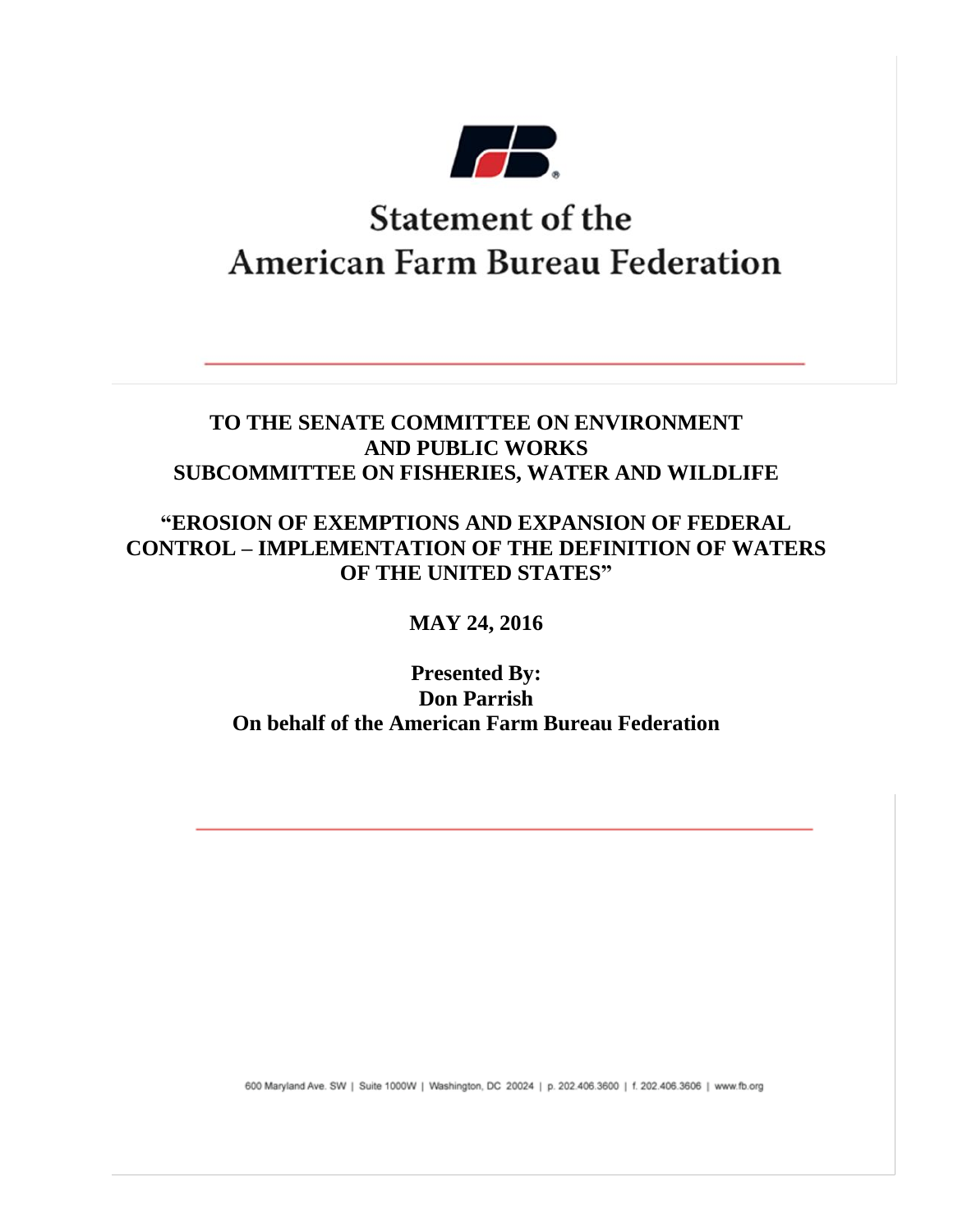Thank you, Mr. Chairman and Ranking Member. My name is Don Parrish and I appreciate the opportunity to share with you what our members have already experienced with the regulation of isolated low spots and ephemeral drainage areas on farmland as "waters of the U.S." (WOTUS). These experiences demonstrate that the so-called normal farming exemption does not protect farmers and ranchers from permit requirements for ordinary agricultural practices, such as plowing. My educational background is in agronomy and I have almost 30 years of Clean Water Act regulatory experience with Farm Bureau. What I will describe to you today are real, on-theground experiences from a broad range of our members who are facing the consequences of this regulation. In order to give specific focus, I am going to draw in particular from information provided by a Farm Bureau member, farmer, biologist and senior consultant in northern California, Jody Gallaway. Her experiences are provided to the Committee in more detail in the attachment to my written testimony. But I want to be clear, many of our members are being challenged by this regulation. Ms. Gallaway is being drawn on because of the breadth of her knowledge and to give some specificity.

Since the WOTUS rule was first proposed, Farm Bureau and others have testified before this Committee and others regarding what we believe is the real scope of the WOTUS rule, the impact on agricultural producers and the reality that despite testimony from top Corps and EPA officials to the contrary, the normal farming exemptions will not protect commonplace farming and ranching practices from burdensome federal regulation. Ms. Gallaway's attached testimony brings to light these key facts based on her clients' experiences that are occurring on the ground, now, on some of the nation's most productive and valuable farmland.

Before the rule was finalized in August of 2015 and even now, despite a nationwide stay by the 6<sup>th</sup> Circuit Court of Appeals, we have heard from our members that the Sacramento Corps District was already implementing some of the rule's most controversial provisions, such as asserting jurisdiction based on features that are not visible to the human eye, presumably established using desktop tools and remote sensing technologies—and it continues to do so. The Corps is making jurisdictional determinations and tracking farming activities based solely on imagery that is not publicly available, such as classified aerial photographs and LIDAR imagery. The Corps also uses historical USDA aerial photographs dating back to unknown periods of time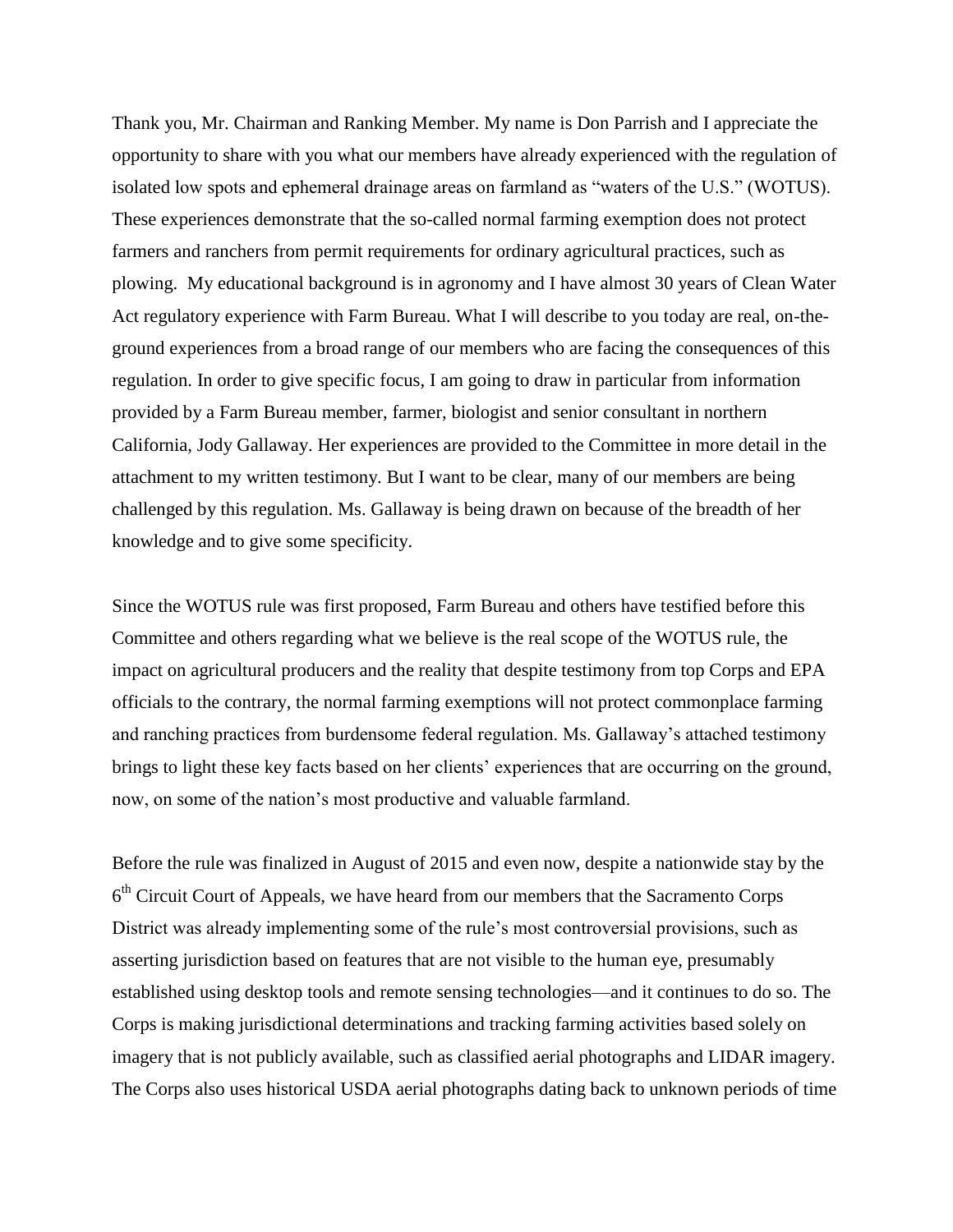to determine historical jurisdictional waters and evaluate changes in agricultural activities and farming practices. The Corps does not appear to rely on field data, resulting in clear errors that only trigger the ire of Corps staff, and more delays, when errors are noted by a consultant or landowner.

The relationship between farmers, their consultants and the Corps used to be one of mutual respect and professionalism. Now, the Corps takes farmers' desire for collaboration and cooperation as an opportunity to investigate all activities on the farm, turning this into an adversarial relationship. For example:

 One farmer invested tens of thousands of dollars to map his private property to ensure his farming activity would **avoid WOTUS and any impacts to WOTUS,** only to have the Corps threaten enforcement proceedings for activities related to road building and construction of stock ponds years before the farmer owned the property.

EPA Administrator McCarthy assured Congress that farmers would not need permits for farming activities in and around WOTUS because of the agricultural exemptions. We have been telling Congress that is not true because the Corps' reading of the normal farming exemption is too narrow, and its interpretation of the recapture provision is too broad. Here are just a few examples from our members demonstrating that the agricultural exemptions, as interpreted by the Corps, do not protect farmers from burdensome Section 404 permitting requirements for even for the most routine agricultural practices.

• In the Corps' Sacramento district, *any plowing*, no matter how shallow, in a WOTUS such as a vernal pool or ephemeral drain requires a permit. The Corps issues threatening letters if farmers plow a fire break, change from alfalfa hay farming to cattle grazing and back to alfalfa hay farming or when the agency "thinks" the farmer was plowing too deep or changing land use. The Corps selectively enforces this interpretation and the result is that the Corps now exerts the power to tell farmers where they can and cannot farm, and what they can grow. The case of California farmer John Duarte is just one of many examples.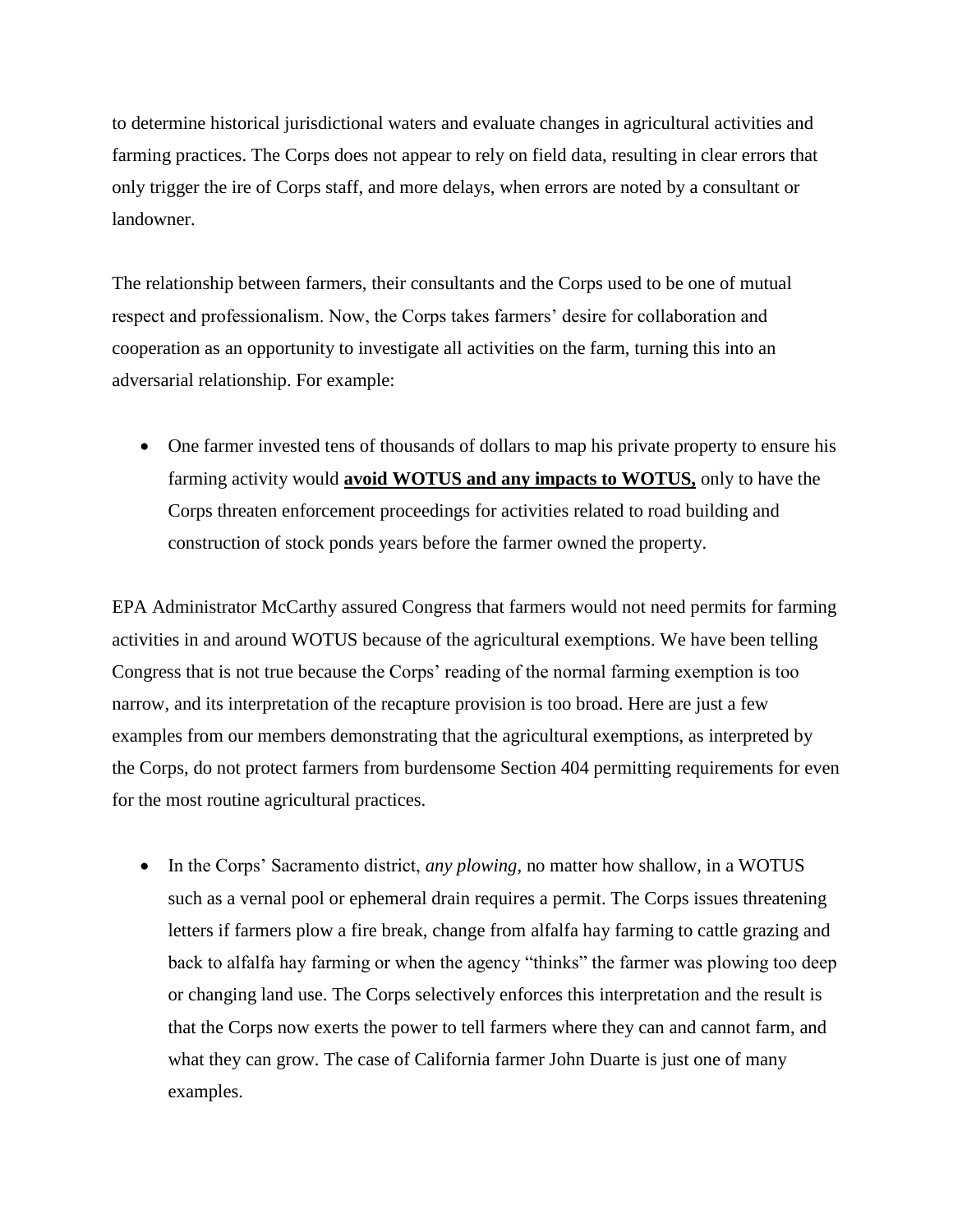• The 5-year drought has forced many farmers to temporarily fallow land or change crops based on alterations in irrigation practices and market forces. When there are WOTUS on the farm, the Corps is impeding these changes, requiring permits for ordinary plowing necessary to prepare the ground to change crops.

The Corps' Sacramento District still regulates isolated waters such as puddles, even after the Supreme Court's SWANCC decision. The EPA Administrator mocked Farm Bureau's concerns about regulating puddles, but the Corps still regulates puddles.

 The Sacramento Corps District requires wetlands delineations to include *puddles in dirt roads*, *tire ruts* and *depressions in gravel parking lots*, claiming they provide habitat for endangered species. Consultants know this is illegal, yet any objections result in serious delays in processing permits and jurisdictional determinations. Despite the exemption for "puddles" in the new WOTUS rule, these low lying areas on roads and in farm fields can still be characterized as historical wetlands or even ephemeral pools.

The ordinary high water mark (OHWM) has always been an inconsistent and problematic indicator of flow, and the rule's provision allowing the Corps to assert jurisdiction based merely on indicators of an OHWM (and bed and bank and a minimal hydrological connection) will only make things worse. Ms. Gallaway tells us that she has seen Corps regulators on the same project make OHWM determinations that differed by more than 50 feet. This discrepancy has huge project implications.

Permit red tape and delays are an enormous problem and getting worse. Permits are supposed to be completed in a short period of time. The problem is that the Corps' requests for information by multiple (and often changing) staff never end, delaying final approval for years. The Corps has told Congress that it has a very low permit denial rate. The denial rate is low because many applicants give up and withdraw their applications.

I will conclude with this example. A farmer requested an official jurisdiction determination and the Corps just sat on the request. After the farmer expressed frustration, a new regulator was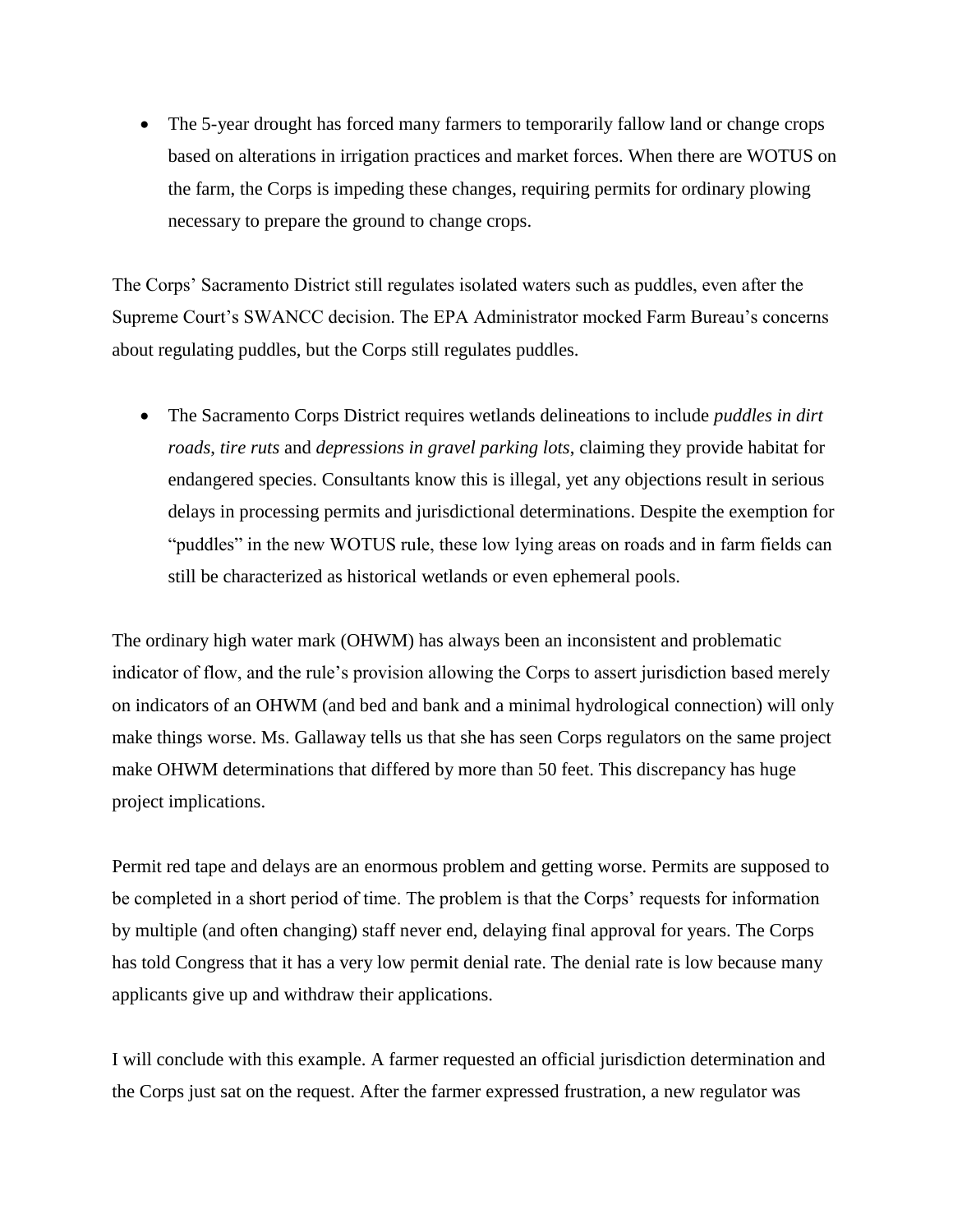assigned, but he promptly rejected the delineation prepared by the farmer's consultant and asked for more information. The staff requested that the farmer have his consultant complete an OHWM data sheet, at significant cost. The staff eventually, **without collecting ANY field data**, summarily rejected the data collected by the consultant in the field—instead identifying the OHWM at a different elevation on the map **based on interpretation of an aerial photograph**. When the farmer and his consultant asked to review the photograph, the Corps told them that the photograph was **classified and proprietary information** (LIDAR) and they were not allowed to view it. In the end, the farmer and his consultant were required to delineate the feature at whatever elevation the Corps wanted.

Based on what we see in California, it is clear that the expansions in jurisdiction over land and water features on the farm are already happening. And importantly, the normal farming exemption has been interpreted in such a way that the most ordinary farming activities conducted in jurisdictional features will require permits if and when the Corps chooses to demand them. And when they demand permits, delays and costs will mount until most farmers simply give up. Congress needs to step in and give farmers some real certainty so they can plan their farming operations and protect the environment at the same time.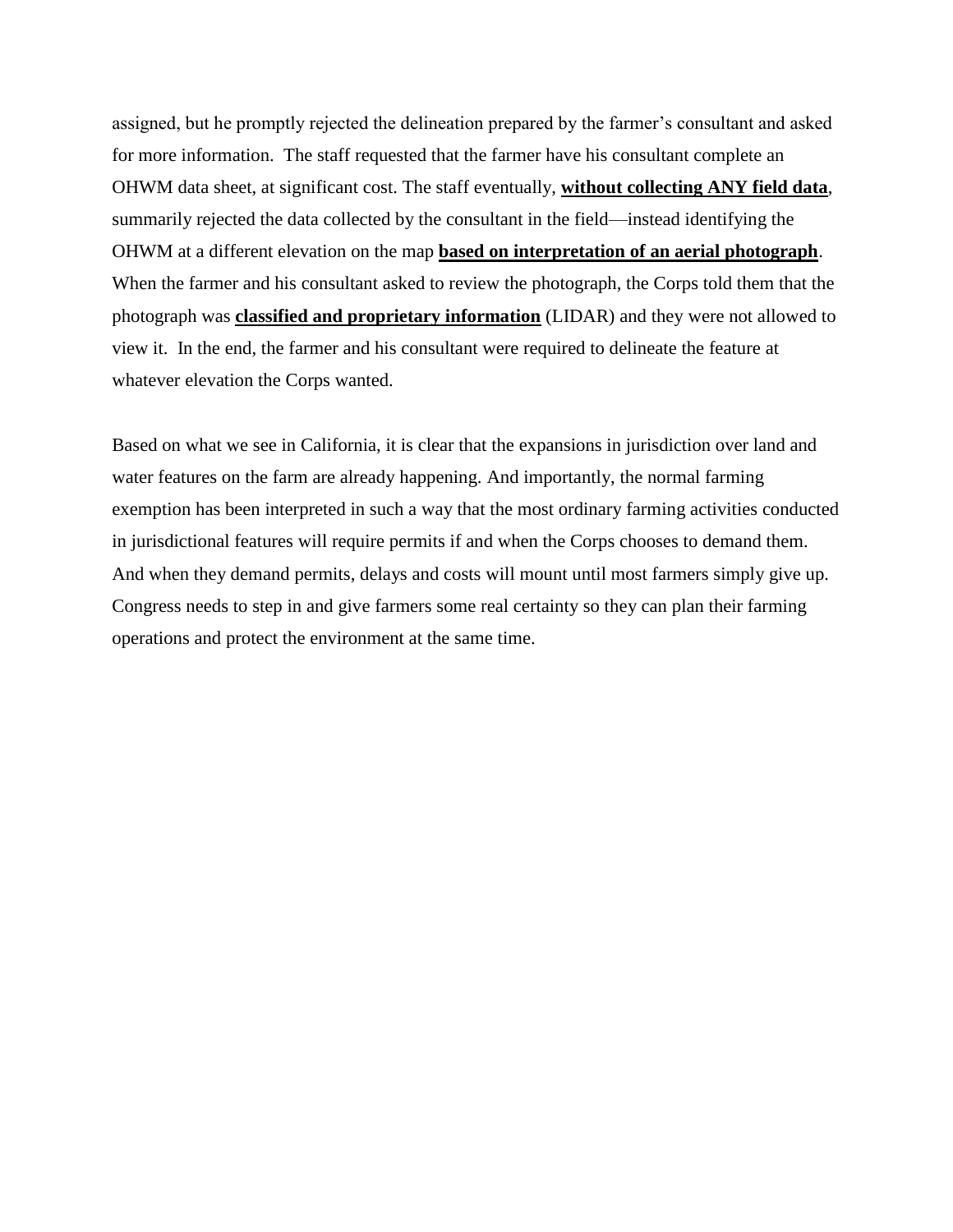### **Don R. Parrish Senior Director, Regulatory Relations American Farm Bureau Federation**

Don Parrish is the Senior Director, Regulatory Relations, for the American Farm Bureau Federation's Public Policy team in Washington, D.C.

His primary area of responsibility at the American Farm Bureau is the Clean Water Act, which encompasses a wide range of issues affecting farmers and ranchers. These include federal authority over waters of the U.S., wetlands, concentrated animal feeding operations (CAFOs), water quality standards, and conservation issues related to the farm bill (such as swampbuster). Don supports state Farm Bureaus in their legislative and regulatory efforts and works with numerous agricultural organizations, as well as a diverse group of industry and trade associations in Washington D.C.

His expertise on these issues has placed him in leadership roles. He currently chairs the Waters Advocacy Coalition (WAC), whose purpose is to prevent the expansion of the regulatory definition of "waters of the United States." The WAC is made up of diverse organizations representing virtually every aspect of the nation's economy. Don also chairs the Agricultural Nutrient Policy council. ANPC is made up of agricultural organizations that want to strengthen their ability to work effectively on nutrient related policy and regulatory issues important to the agricultural community.

Before joining the AFBF staff, Don was an economist at Auburn University. Prior to his working at Auburn, he was employed by the Farm Credit System as a Research Analyst.

Don received a Bachelor of Science Degree in Agronomy from Auburn University and a Master of Science Degree in Agricultural Economics from Auburn University.

Originally from a farm in Alabama, Don now resides in the Washington, D.C. area with his wife, Dee Dee. His daughter Leslie Anne is working on a MBA at Vanderbilt and his son Austin is a rising senior majoring in business at the University of Alabama.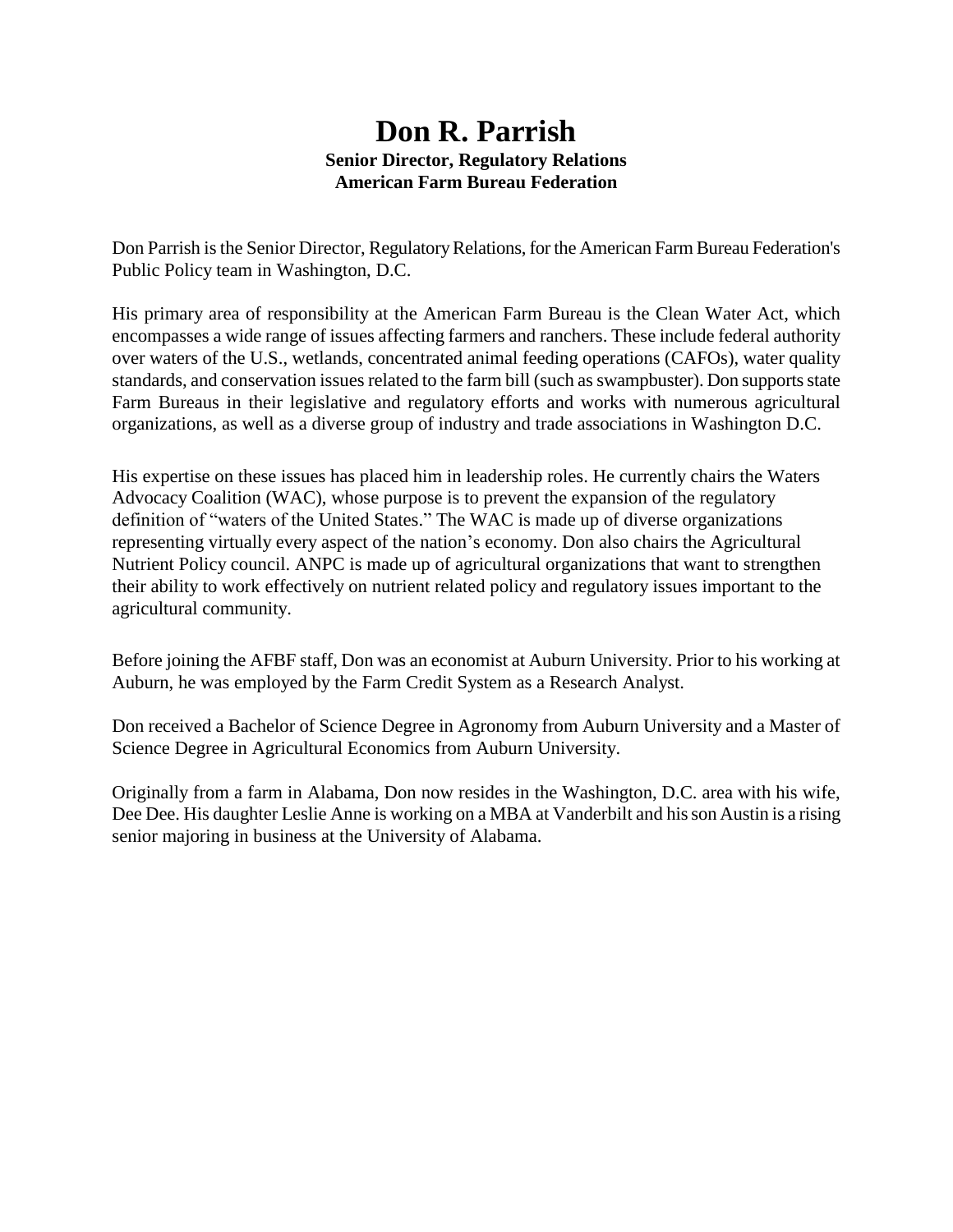#### **TESTIMONY SUBMITTED FOR THE RECORD**

### **TO THE SENATE COMMITTEE ON ENVIRONMENT AND PUBLIC WORKS SUBCOMMITTEE ON FISHERIES, WATER AND WILDLIFE**

### **"EROSION OF EXEMPTIONS AND EXPANSION OF FEDERAL CONTROL – IMPLEMENTATION OF THE DEFINITION OF WATERS OF THE UNITED STATES"**

### **MAY 24, 2016**

### **Prepared By: Jody Gallaway California Farm Bureau Member and President and Senior Regulatory Biologist Gallaway Enterprises**

#### INTRODUCTION

I appreciate the opportunity to provide testimony for the record about the problems my clients are facing with agency interpretations of farming exemptions and how the final Clean Water Rule (WOTUS) will exacerbate a serious challenge facing farmers. I am Jody Gallaway, President and Senior Regulatory Biologist at Gallaway Enterprises, an environmental consulting firm I founded in 1998 to navigate the Clean Water Act (CWA) permitting process for private citizens, farmers, builders, and local, federal, and state agencies throughout California. I am here as a California Farm Bureau member. I was raised on an olive and hay ranch in northern California and raise a commodity myself, which is a unique background among environmental consultants who provide CWA services. Our company's guiding philosophy is to let science make decisions and not allow ourselves to be advocates for our clients. We take very seriously our obligation to base environmental analysis on science, effectively balancing both environmental ethics with practical development solutions. I work directly with the U.S. Army Corps of Engineers (Corps) on CWA permits and have taken a serious interest in both Corps' and the Environmental Protection Agency's (EPA) proposed final Clean Water Rule, also known as the waters of the United States rule (WOTUS).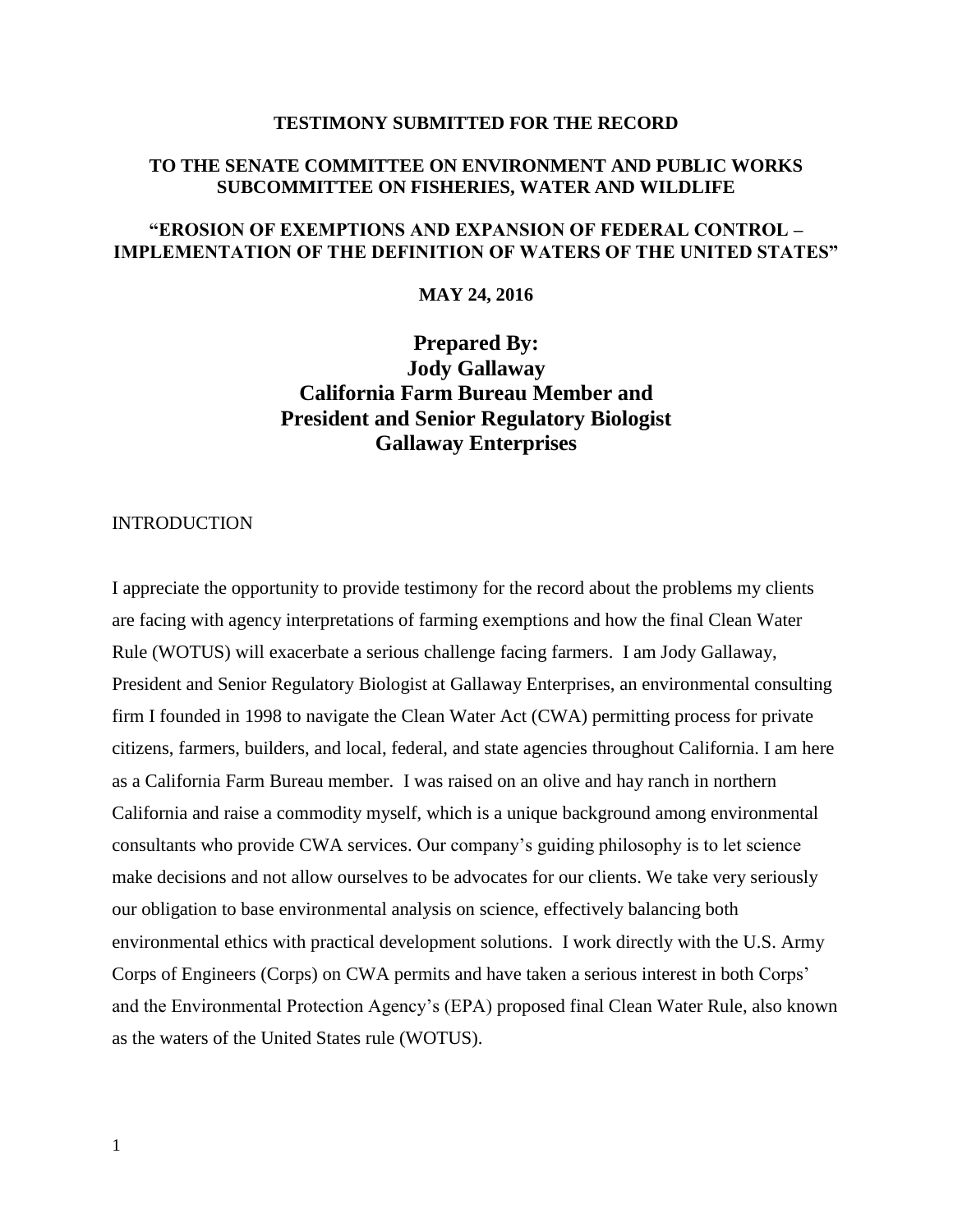I will explain how the CWA is being abused by regulators to thwart, interrupt, and challenge existing farming operations. I will share my expert opinion on how the new WOTUS rule could be used to further these assaults. I will offer suggestions to alleviate the attack on agriculture.

It was a difficult decision for me to provide testimony to this committee. I hesitated to put my name, company, and twelve employees at risk because our work depends on maintaining a professional relationship with California-based Corps staff in the Sacramento, Redding, and San Francisco offices. I am concerned that my decision to provide testimony could result in retribution from Corps regulators resulting in even greater delays on our permitting and delineation review projects.

However, the encouragement of my employees and clients empowered me to provide this testimony today. Our collective frustration, concern, and the challenges we face are at the highest I can remember at any time over the last 15 years.

\*\*\*

While the WOTUS rule was created by two agencies, I believe the EPA is completely disconnected from the Corps' implementation on-the-ground. EPA claims that the rule helps agriculture by creating certainty, improving the permitting process. It also claims the regulations do not create an economic burden but the practical implications are that the new rule gives both EPA and the Corps broad latitude and seemingly limitless discretion to regulate. In many cases, Corps regulators are literally a law unto themselves with no accountability. As I will discuss further, many have varying, arbitrary interpretations of the congressionally authorized "normal farming exemptions." These exemptions include plowing, changing from one crop type to another, what constitutes a ditch and a puddle, and "indirect" flows to a tributary. Perhaps most frustrating is the regulators' unbounded discretion to regulate based on their interpretation of the term the ordinary high water mark.

The EPA requires farmers to obtain a CWA permit when farming practices fail to meet the narrowly defined exemptions. From my firsthand experience, the complexity and high cost make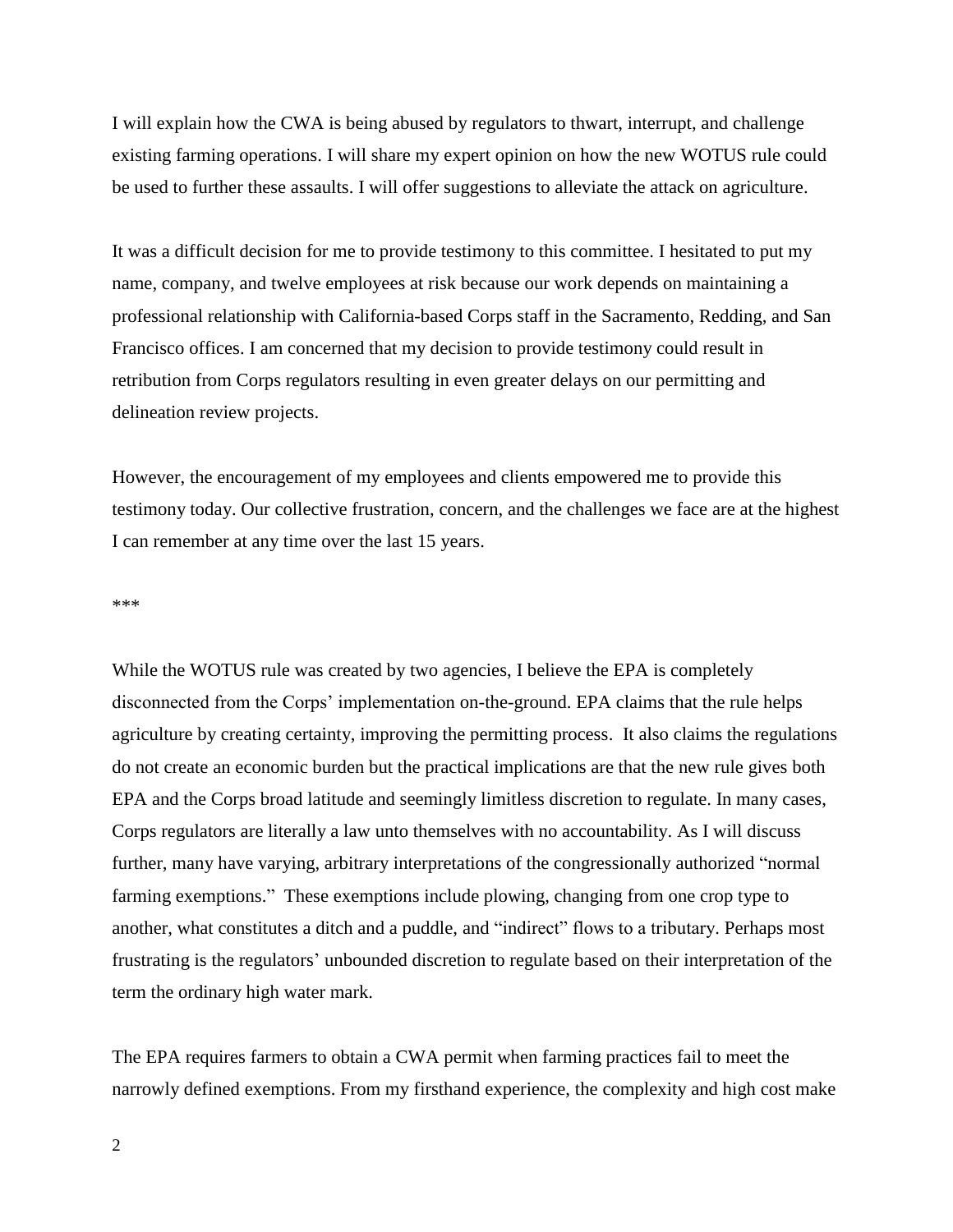it nearly impossible for a farm to secure a CWA permit in California.

For all permits, the applicant needs to conduct a formal delineation of WOTUS... Using the draft delineation, the applicant would determine the level of impact associated with the agricultural project. From here, the applicant must seek a jurisdictional determination (JD) or apply for a permit. The level of impact dictates the type of permit for which the farmer may apply. I will explain this process in more detail later in this testimony.

Historically, when I and other consultants had a different interpretation of a regulator's site specific WOTUS jurisdictional determination, we worked out differences in a professional, respectful manner to arrive at science-based solutions. Over the last few years, the atmosphere of professionalism, collaboration, and compromise has deteriorated. I have great appreciation for the Corps' role and there are many great, passionate regulators working for the Corps. However, individual personalities can sometime make it extremely difficult to maintain professional working relationships when individual regulator interpretations lead to disagreement over implementation of agency guidance and protocol. Such disagreements often result in substantial and very costly project delays.

Early last year, it became apparent that regulators in our area were jumping the gun and implementing the proposed WOTUS rule before it became final in August 2015. One of the first impacts was a significant expansion of jurisdiction. I saw it when the Corps started automatically regulating additional features not historically hydrologically connected. Specifically, for the first time, Corps regulators expanded jurisdiction to features that could not be seen on the ground with the human eye. Our clients, who were in various planning stages of agricultural, development, and infrastructure projects, were concerned, confused, and deeply frustrated. In one case a regulator required that we indicate hydrological connections by drawing arrows on a delineation map and indicating that sheet flow connected waters. The Corps does not regulate sheet flow or subsurface flow. When we refused the result was two months delay and eventually the applicant withdrew his JD request.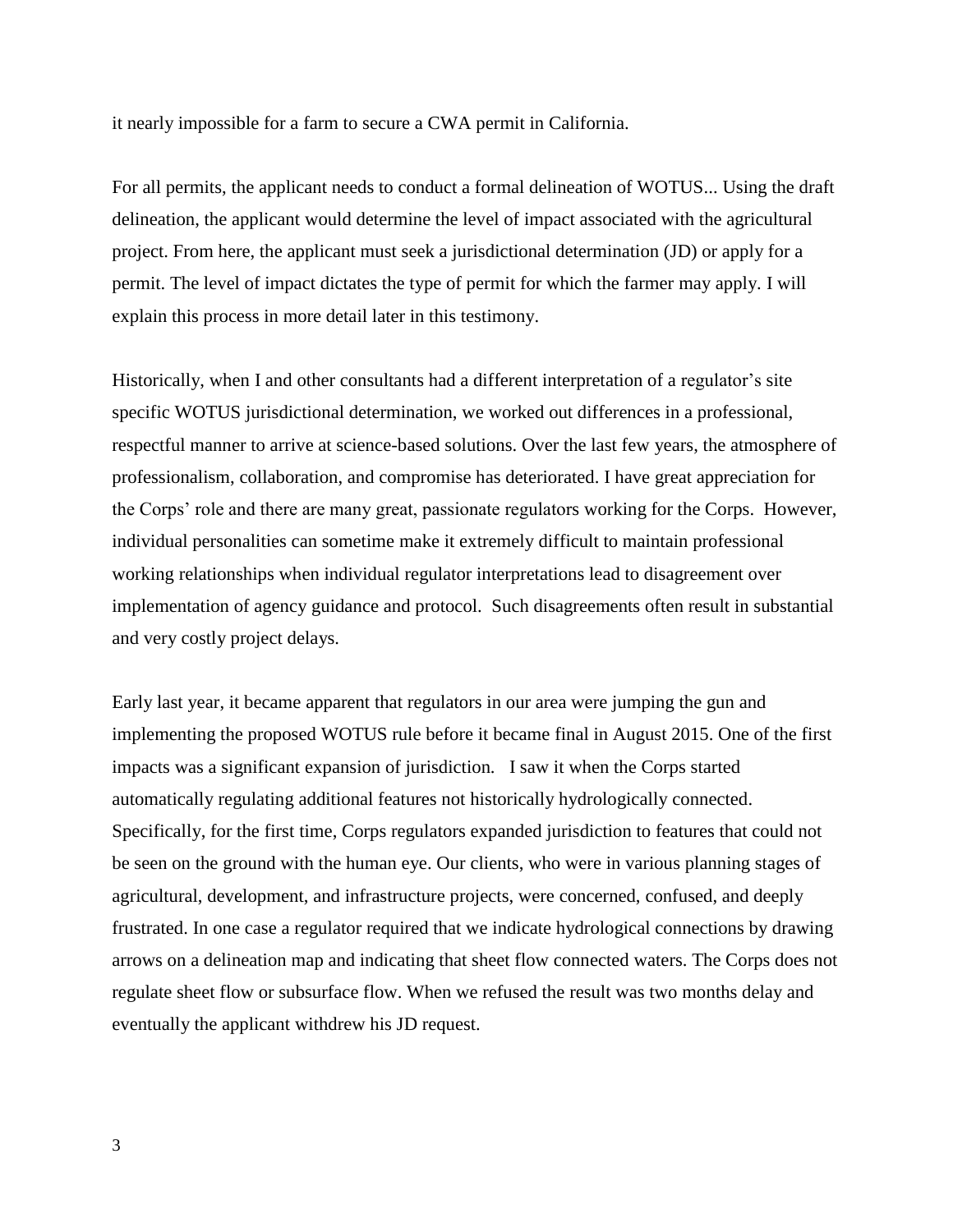My clients typically experience a delay of 3-4 months before a Corps regulator will even acknowledge receipt of a permit application or request for a jurisdictional determination (JD). It is common practice for a JD request to take more than twelve months to complete. More often than not, our clients are so discouraged by the Corps' lack of progress and inconsistencies that they withdraw their JD requests.

Recently, many of our projects were delayed because Corps staff said they were waiting on implementation guidance from the EPA and others told us it was "too dry" and that our project should wait until it rained again. Needless to say, some of our projects are still delayed.

Regarding projects that were moving forward, jurisdictional interpretations were inconsistent. We have seen individual regulators on the same project make ordinary high water mark determinations that vary by more than 50 feet which can significantly impact a project.<sup>1</sup> As a professional wetland delineator with over 15 years' experience it is challenging, if not downright scary, to give my clients advice on the nature, location, and extent of jurisdictional features, given the wide disparity of individual regulator interpretations of CWA jurisdiction.

The evolving, inconsistent, and unreasonable positions Corps regulators take on many issues has drastically reduced collaboration and coordination. Several years ago, the Corps would be consulted on projects, methodology, and process. Now, many consultants, professionals, agencies, farmers, and developers view the Corps with a sense of fear and are unwilling to discuss projects with them or seek clarification or advice since it's common for Corps staff to launch investigations into applicants, especially farmers, when they approach the Corps for assistance.

The Corps uses classified aerial photography, LIDAR images, and other resources that are not publicly available to track farming activities and interpret the potential for Waters to occur. In one recent situation, we needed to have aerial photos de-classified in order to understand what the Corps was claiming to be Waters. The WOTUS rule allows regulators broad authority to

 $\overline{a}$ 

<sup>&</sup>lt;sup>1</sup> Inconsistent ordinary high water mark findings by regulators is nothing new. See "Waters and Wetlands: Corps of Engineers Needs to Evaluate Its District Office Practices in Determining Jurisdiction," GAO Report, February 2004, available at: [http://www.gao.gov/new.items/d04297.pdf.](http://www.gao.gov/new.items/d04297.pdf)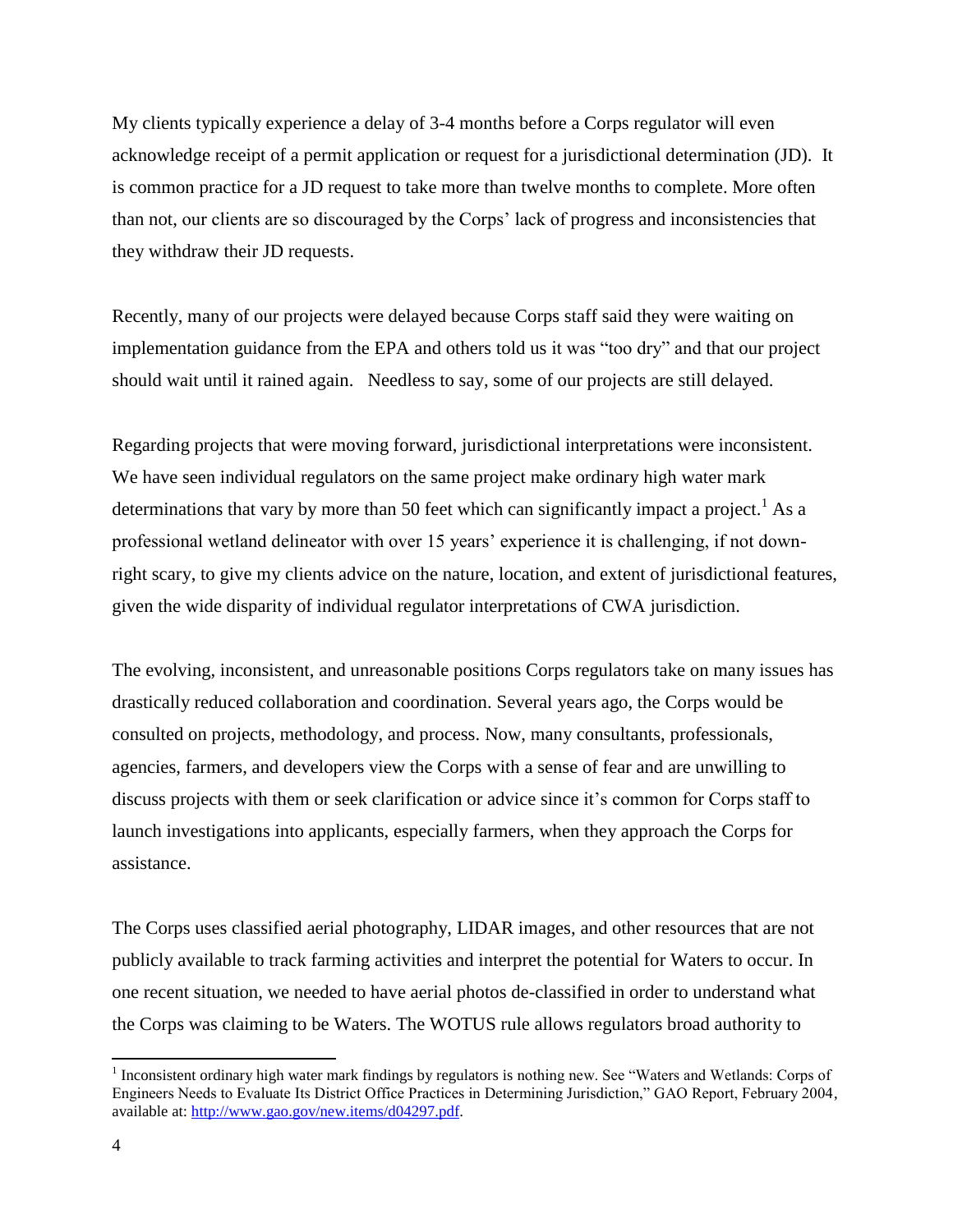make Waters determinations based on aerial photo interpretation rather than with field data. On one recent project a Corps regulator insisted that we map a large feature as a wetland because, based on her interpretation of an aerial photo, the feature looked like a wetland. It was in fact exposed lava rock, we refused, resulting in additional field reviews and delays.

On two projects in 2015, applicants spent tens of thousands of dollars to identify and map waters of the U.S. for the express purpose of developing an agriculture project to avoid any impacts. Both applicants submitted the delineation to the Corps seeking a jurisdictional determination. They stated their intent to develop portions of their properties into agricultural operations in such a manner as to completely avoid waters of the U.S. In both cases, the Corps threatened to pursue violations for activities that occurred on their farms related to road building and construction of stock ponds, even when those activities took place years before the farmer owned the property.

The new WOTUS rule will be worse. It provides the Corps with the ability to use historical aerial photographs dating back to an undetermined period of time to determine jurisdictional waters and evaluate agricultural activities and farming practices. This is happening now during the murky pre-rule phase even as  $6<sup>th</sup>$  Circuit Court of Appeals has a stay on the rule. Regardless, the final WOTUS rule legitimizes this approach. The WOTUS rule uses previously undefined terminology, adds malleable terms like "floodplain", and lays out methods for individual regulators to determine jurisdiction over features that can't be seen on the ground or that may have existed in a historic context. The WOTUS rule contains significant internal inconsistencies with regards to Corps jurisdiction of subsurface flows, on page 37090 it claims that subsurface flows are not WOTUS and on page 37081 subsurface flows can be used to assert jurisdiction. The following is an excerpt taken from the WOTUS rule that demonstrates the lack of clarity, and provides amble opportunities for vast interpretation.

*<sup>&</sup>quot;When determining the outer distance threshold for an "adjacent water" the line is drawn perpendicular to the ordinary highwater mark or hightide line of the traditional navigable water, interstate water, territorial seas, impoundment, or cover tributary and extended landward from that point. If there are breaks in the ordinary highwater mark, the line should be extrapolated from the point where the ordinary high water mark is observed on the downstream side to the point where the ordinary*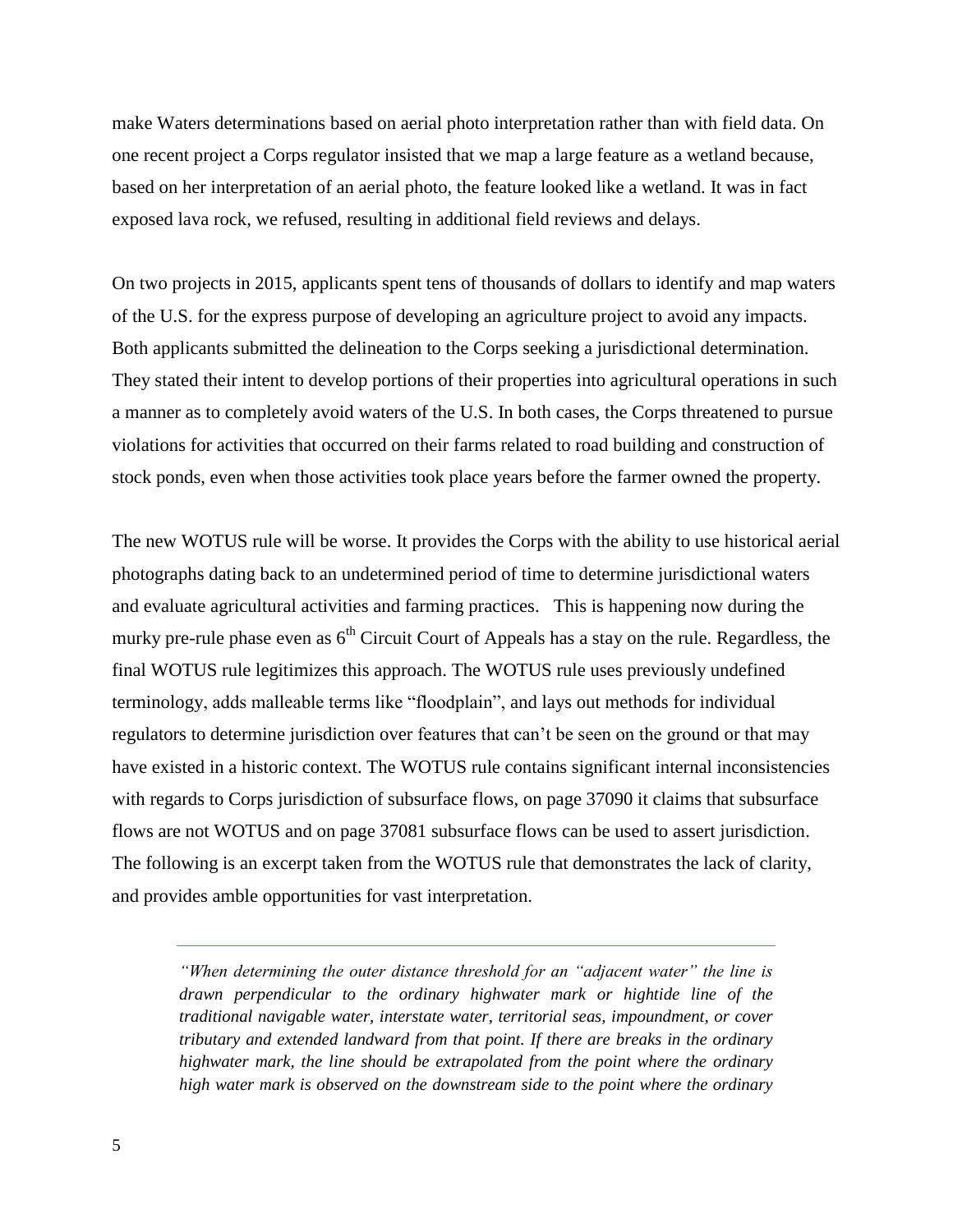*high water mark is lost on the upstream side. Therefore, waters may meet the definition of neighboring even where, for example, a tributary temporarily flows underground." [37081]* 

Given the incredible variation and interpretation of existing protocol, manuals, and guidance documents, I can only imagine how landowners, consultants, and regulators will map these invisible points on the landscape and where they will draw the lines that define jurisdictional features.

### EXEMPTIONS AND EXCEPTIONS TO NORMAL FARMING PRACTICES

A Corps district office Clean Water Act Exemptions page<sup>2</sup> shows the very confusing "exceptions" to the exemptions," which outlines some of the exceptions to the normal farming exemption. Some of these exceptions are extremely difficult to understand for the layman.

With vague definitions of, for example, what triggers the recapture provision, coupled with the uncertainty of what is an exempt farming practice; it is difficult even for me as a scientist to provide advice to landowners. My answer may be correct today but wrong tomorrow depending on which regulator is reviewing the information.

The Sacramento District handout offers the following disclaimer:

*"A permit would NOT be required under Section 404 of the Clean Water Act if the activity would NOT result in the discharge of fill material into waters of the US. Please contact your local district office for a determination on whether your activity is exempt under Section 404(f) of the Clean Water Act."* 

 $\overline{\phantom{a}}$ 

<sup>&</sup>lt;sup>2</sup> http://www.spk.usace.army.mil/Missions/Regulatory/Permitting/Section404Exemptions.aspx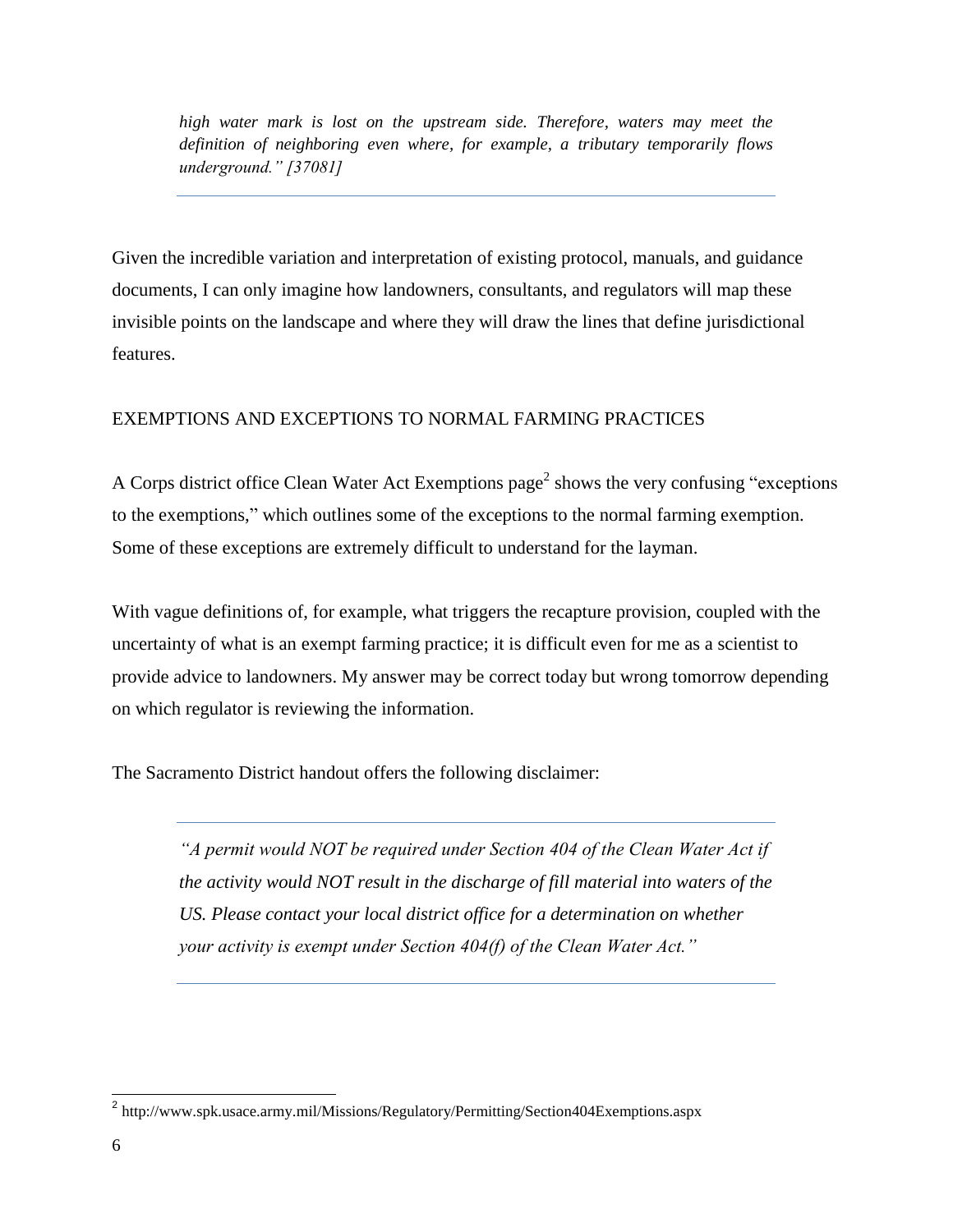The disclaimer above is both hilarious and terrifying. The Corps suggests that landowners and farmers contact the Corps so that they can determine if their farming activities are exempt, that the activities meet their definition of "normal and on-going". However, most regulators have no experience in evaluating farm practices, activities, and crop rotation decisions based on market conditions. The Corps has developed so many exceptions to the exemptions that it is difficult to determine what individual regulators consider discharge or what activities are exempt. I will review some of those here:

#### Plowing

Corps regulations provide that "plowing" (defined as "all forms of primary tillage . . . for the breaking up, cutting, turning over, or stirring of the soil to prepare it for the planting of crops") "will never involve a discharge of dredged or fill material." (33 C.F.R. 323.4 (a).)

Yet, notwithstanding the regulations stating otherwise, senior wetland specialists at the Sacramento and Redding District have informed our staff that all plowing, even disking for the purpose of creating firebreaks, results in a discharge into waters of the U.S. and that the Corps selectively enforces this interpretation.

The Corps selectively enforces this interpretation but with varying enforcement mechanisms. In one case, the Corps ordered a farmer to cease and desist farming property. In another case, the Corps issued the landowner a Letter of Inquiry. Here the Corps suspected that the landowner's activities violated the CWA. The letter informed the landowner that the Corps has initiated an investigation into their activities and demands that the landowner answer a variety of questions within 30 days or face legal proceedings.

I have another client that plowed his fields in the same manner as he had over the last fifteen years and planted a cover crop to improve range forage for cattle. He received a letter from the Corps informing him that the Corps had issued an investigation into his activities. I had another client who plowed and planted a wheat crop. The physical manipulation to the land was identical on both farms. Both properties contained vernal pools, swales, and seasonal wetlands and both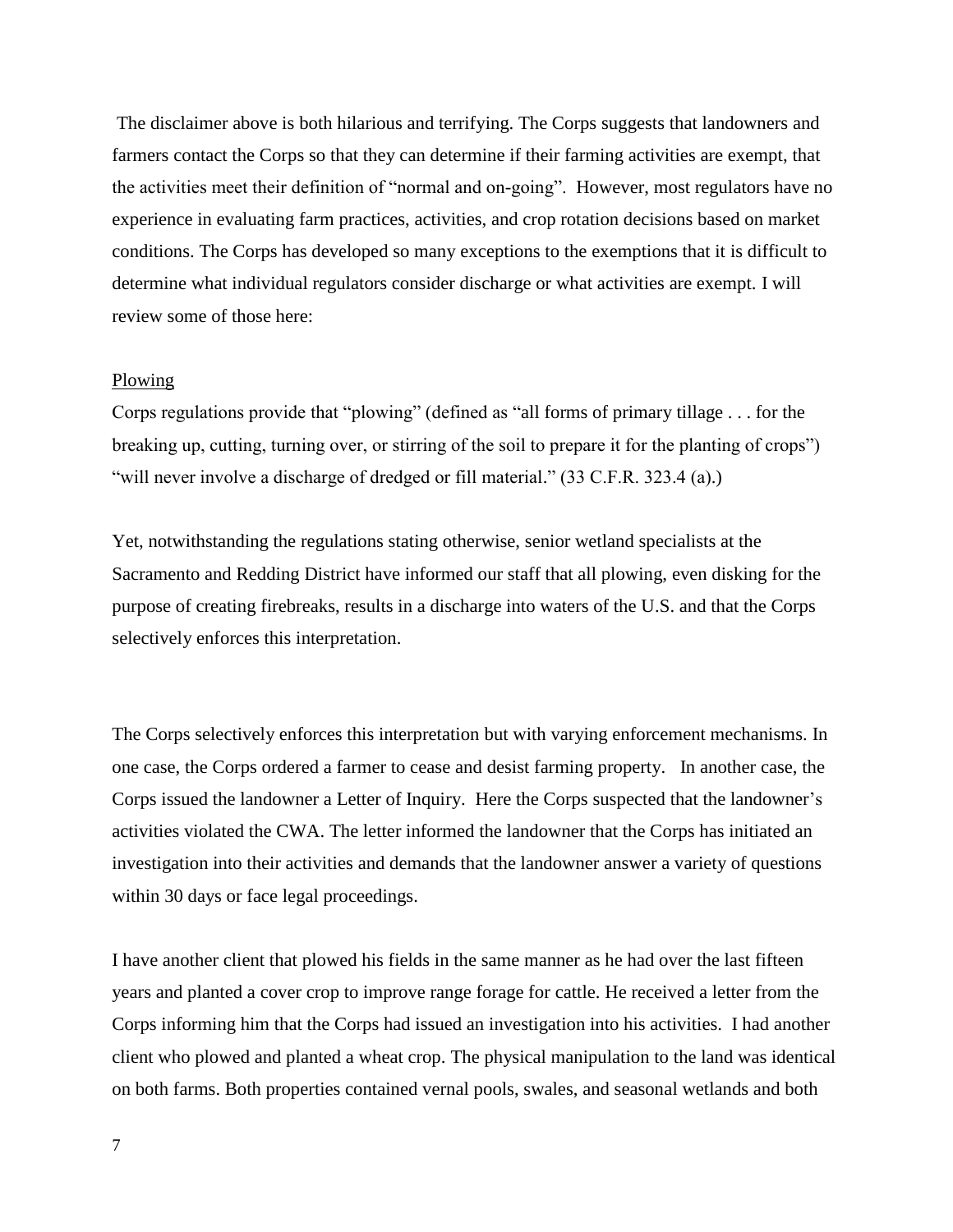were plowed and planted with a crop. In the ongoing case, the Corps took the position that plowing and planting a wheat crop resulted in a discharge into waters of the U.S. In the other example the Corps determined:

*"The discharges of dredged or fill material were associated with disking and replanting pasture grasses and are part of an established and on-going normal ranching operation conducted in acceptance with Conservation Practice standard number 512. As such, in accordance the March 25, 2014 Interpretive Rule, the discharges do not require a permit under Section 404 of the Clean Water Act (CWA), provided they do not convert an area of waters of the US to a new use and impair the flow or circulation of waters of the US or reduce the reach of the waters of the US. As recently explained in the Interpretive Rule, activities that are planned, designed, and constructed in accordance with one or more of the 56 specific Natural Resource Conservation Service (NRCS) national conservation practice standards are considered exempt under CWA section 404(f)(1)(A) and a section 404 permit is not required." (August 27, 2014, SPK-2014-00183)*

It's interesting to note that in one instance, the Corps viewed plowing and planting as a discharge into waters of the U.S., but determined the same activity was exempt in another. This is despite the plain language in the CWA regulations that state "plowing" "will never involve a discharge of dredged or fill material" (33 C.F.R. 323.4 (a)), many regulators in the Sacramento and Redding office act otherwise.

#### Puddles

Across much of northern California, the Corps still asserts jurisdiction over isolated waters. Regulators in our region have required delineators to map puddles in dirt roads, tire ruts, and depressions in gravel parking lots as waters of the U.S., claiming they provide habitat for endangered species. Any objections based on protocol and regulations results in serious delays in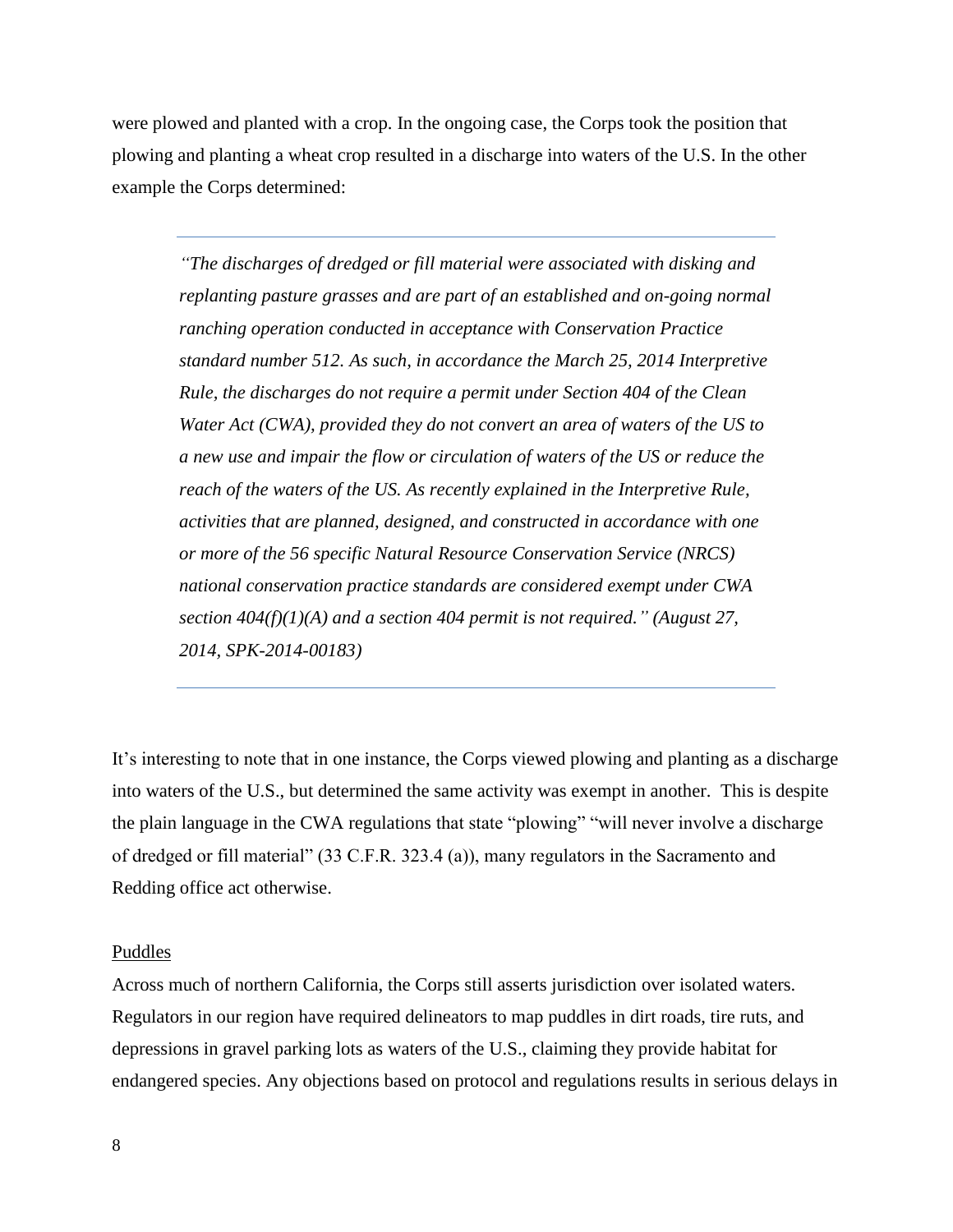processing permits and jurisdictional determinations. There is nothing in the final WOTUS rule that limits regulators from continuing to take jurisdiction of small impressions occurring in roads, fields, and parking areas if they can demonstrate that they might have historically been present at some undetermined time in the past, are hydrologically linked, or in northern California are "vernal pools." This is despite the EPA's claims that puddles are now exempt. Without a definition of a puddle, which the final rule fails to adequately define, the Corps will continue to take this rigid interpretation of what is and what is not jurisdictional under the CWA.

### Changes in Crop Types

There was a time not long ago when the Corps did not view changing crop types as changes in "land use." Additionally, the agency recognized that fallowing fields for various time intervals was considered a normal farming practice. However, that is no longer the case. My office has recently experienced the Sacramento and Redding Districts eroding the longstanding normal farming exemption, leading to legitimate concern among members of the agricultural community that exemptions as clearly written in CWA § 404(f) are no longer applicable in our region.

During the now five-year long Western drought, farmers have needed to use their land to change from one commodity to another. As farmers seek guidance from the Corps, I have had experiences where the Sacramento District senior staff have informed us and our clients that when a crop is changed from alfalfa hay farming to cattle grazing and back to alfalfa hay farming, this change constitutes a change in "land use" therefore, the landowner should seek a permit from the Corps for any activities that constitute a discharge of fill into wetlands that may have formed during the cattle grazing operation or for any wetlands that may have been present before the original alfalfa operation. In another case, we have a client who changed from rice farming to walnut orchards and was issued a letter by the Corps informing him that the Corps had opened an investigation into his activities to determine if his farming operation required CWA § 404 authorization.

Most landowners possess detailed historical records indicating participation in U.S. Department of Agriculture (USDA) benefit programs, historic Natural Resource Conservation Service (NRCS) wheat allotments, and wetland determinations performed by NRCS staff. My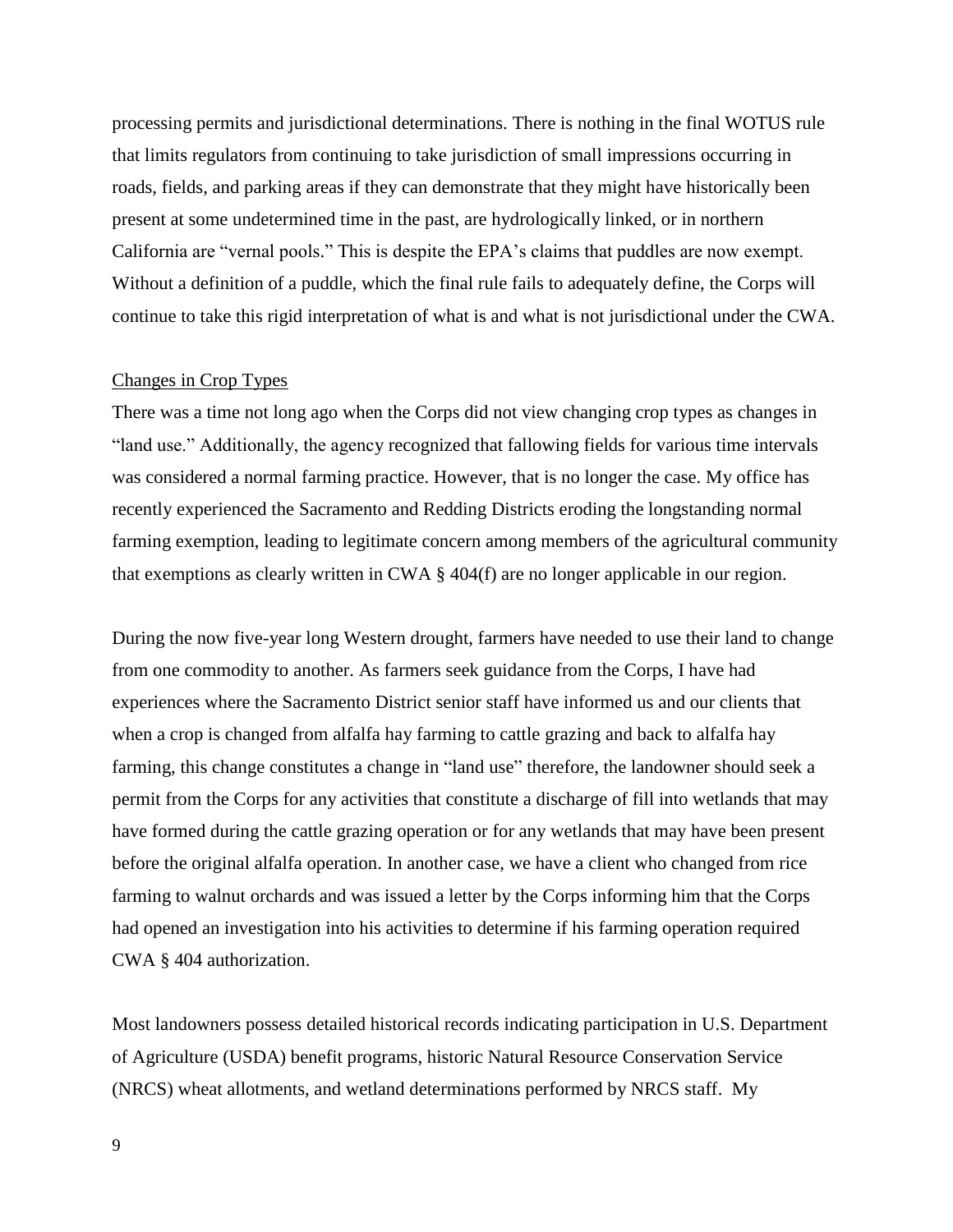experience is the Corps demands CWA permits when the farmer switches crops. Unbeknownst to landowners, the Corps views a change from one crop type (such as an irrigated row crop, rice, wheat field, or grazing, etc.) to an orchard as a "land use" change going from temporary to permanent crops. Our reality is the Corps now demands permits for exempt actions. Through their regulatory authority Corps regulators can tell farmers which crops can be grown and where. California's current drought conditions, advancements in irrigation techniques, and market conditions have led many landowners to change from one agriculture crop type to another.

Sadly, landowners who trust their government to work for them often proceed with normal agricultural practices with guidance and advice from USDA, only to find themselves under investigation by the Corps for activities that the Corps feels may have violated the CWA. Often these landowners are completely unaware and thought that they had completed due diligence by seeking advice and guidance from another federal agency. They often seek our services to assist them with demonstrating that their activities did not result in unauthorized fills in order to prevent incurring significant fees and delays in farming operations. In some cases, landowners have lost the ability to utilize their land because the Corps merely suspects that a violation has occurred. This comes at great financial and even emotional cost to landowners.

With the final rule, the only thing certain is how uncertain it is.

### COMPLEX PERMITTING AND DELINEATION

Many landowners in California are spending significant resources to try to determine the extent of waters of the U.S. on their land and are very concerned about the ability to continue farming and ranching activities. In these cases, as mentioned previously, we are retained to perform a delineation of waters of the U.S.

There are two types of jurisdictional determinations: approved and preliminary. The Corps should attempt to process a JD request in 60 days<sup>3</sup>. In reality, it often takes 12 months or longer

<sup>3</sup> US Army Corps of Engineers, Regulatory Guidance Letter, No. 08-02, June 26, 2008: Jurisdictional **Determinations**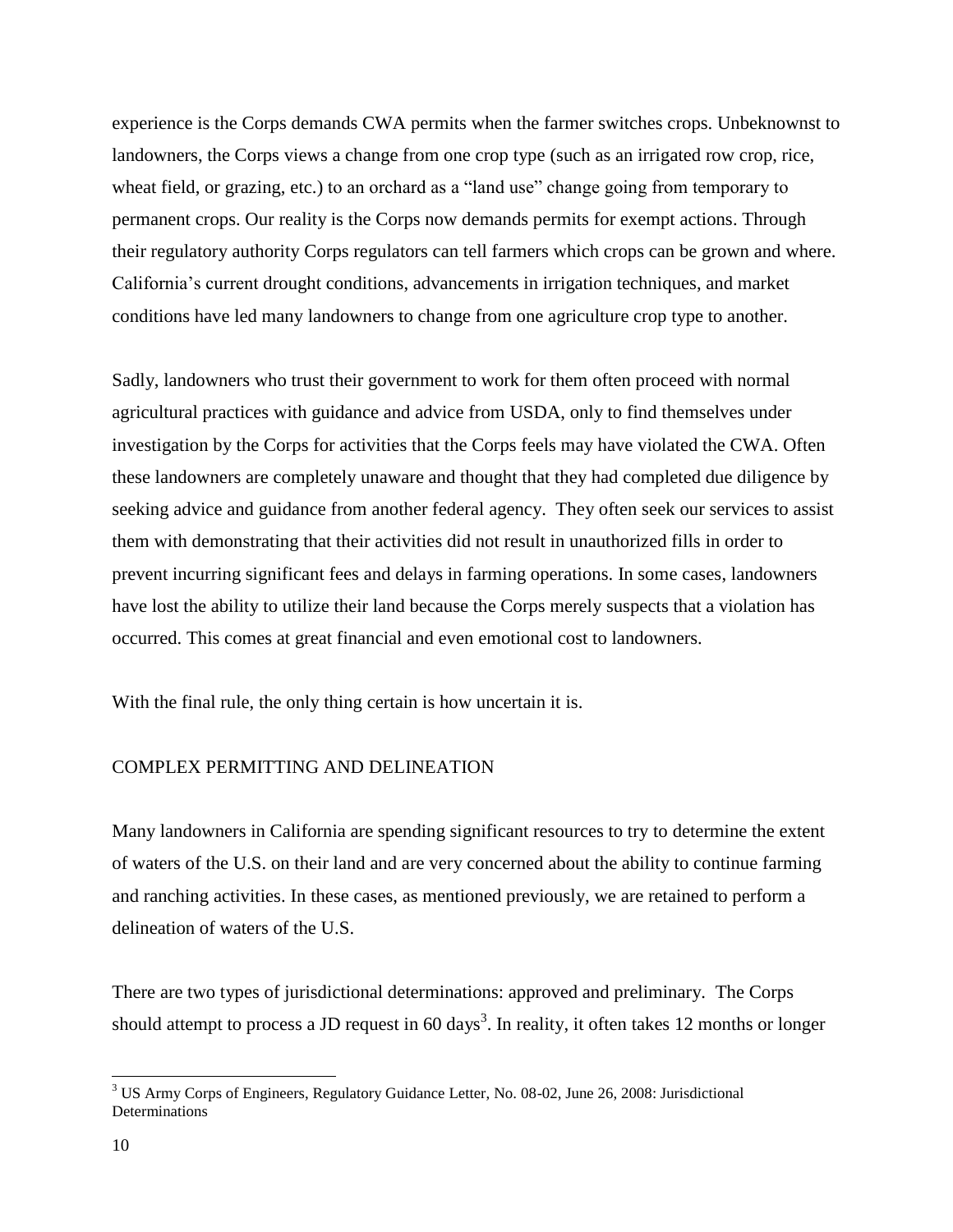for the Corps to process a JD request and may take more than 18 months if the applicant requests an approved JD. In many situations, we perform delineations in spring months and submit it to the Corps. After receipt of the delineation, the delineation typically sits at the Corps office for months waiting to be assigned to a regulator. Frequently the Corps staff informs us that they want to wait for the rainy season before they go out into the field to verify a delineation, which typically results in a year-long process to receive a JD. It is routine for Corps staff to request clarification or have questions, but depending on the staff regulator assigned to the project, it could be minor remapping or unreasonable requests for remapping based on no field data, just a regulator's interpretation of an aerial photograph.

While the focus of the hearing is on the new WOTUS rule, it is important to highlight how the Corps has evolved over recent years, even during pre-rule times, as it can provide a strong indication of where things are headed under the current rule.

In one case, we submitted a delineation of Waters of the US to the Corps in 2013 and requested a JD. The regulator acknowledged receipt of the delineation and then proceeded to do nothing on the project for two years. When we expressed frustration, the regulator was reassigned. A new regulator informed us that he could not accept our delineation because we did not include an ordinary high water mark (OHWM) data sheet. There is no requirement to supply this data when requesting a JD. The Chief of the Sacramento office acknowledged that acceptance of delineation is not predicated on receipt of ordinary high water mark data sheets, but even this acknowledgment was not able to move the regulator. Individual regulators are given the ability and authority to request almost anything they want and landowners have no recourse. At significant cost we went back to the project site and collected the ordinary high water mark data and submitted it to the Corps. The Corps regulator, without having collected any field data, summarily informed us that we were wrong and he wanted the OHWM reflected at a different elevation on the map based on his interpretation of an aerial photograph. When we asked to review the photograph he was using to make this determination we were told that the photograph was classified/proprietary information and we were not able to view it, but were required to map the feature at whatever elevation he wanted or risk significant processing delays. The following week the regulator was reassigned and a new regulator wanted additional data. We finally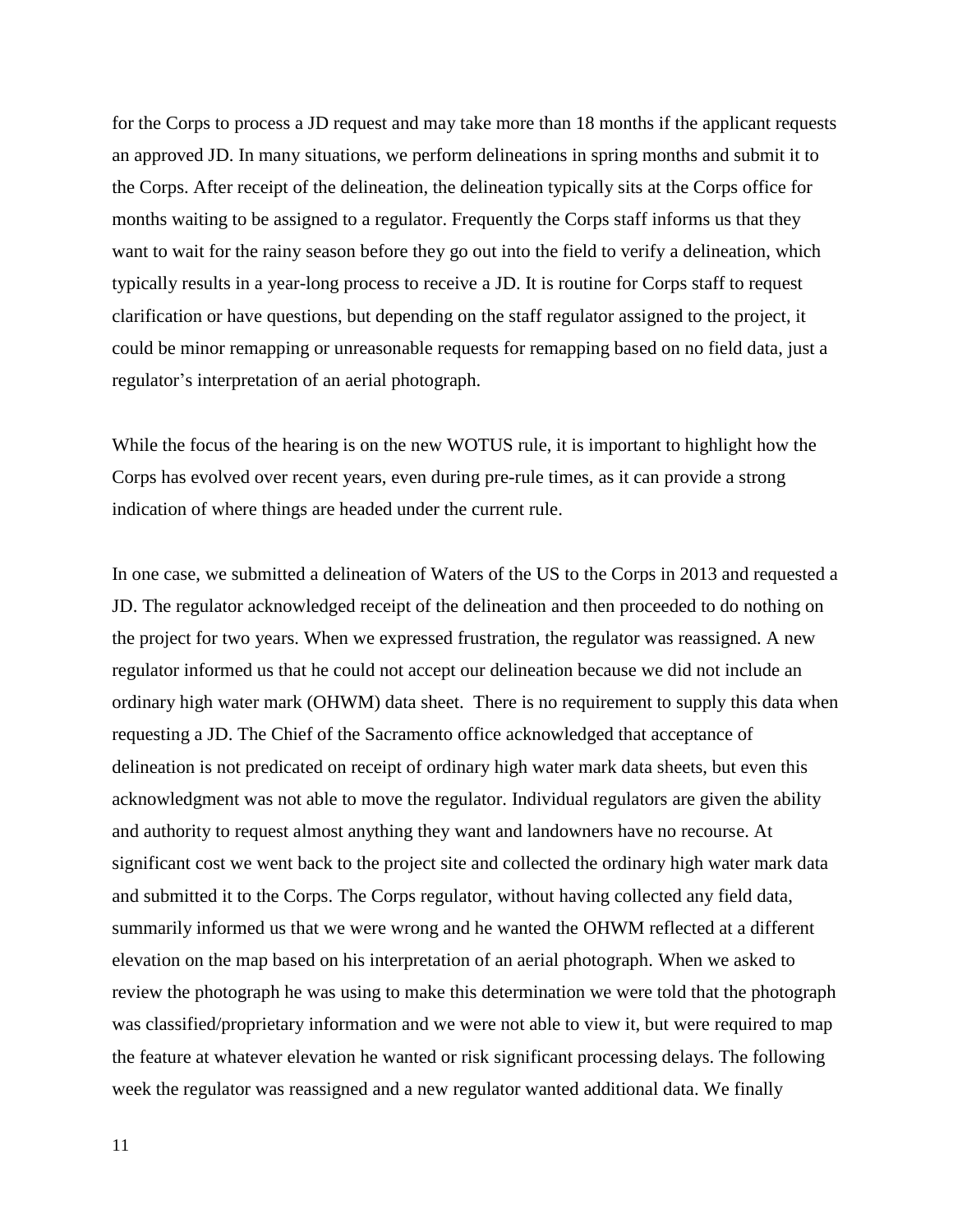resolved all issues on this thirteen acre site, but it took more than 2 years at a \$18,000 additional cost to the project (cost includes consulting fees and additional mitigation).

Unfortunately, this is all-too common. Most applicants cannot wait 12 months or 2 years for the Corps to give their blessing on delineation so they conduct the studies and file the report hoping that the conclusions of their consultant are correct. Unfortunately, given the Corps' inconsistent application of the CWA and protocols, their authority to demand almost anything, and make findings that are incompatible with field data  $-$  it's almost a forgone conclusion that delineations will be considered wrong in some way. Again this is very unsettling for landowners who are trying to comply with the plethora of rules that affect their ability to conduct traditionally lawful farming activities on their land.

#### PERMIT OPTIONS

If a landowner needs a Corps permit for an agricultural project or any activity there are several types of permits and/or permitting processes that may apply. The type of permit needed largely depends on the amount of discharge or fill material anticipated by the activity. Here is where the new WOTUS rule's expansion of federal jurisdiction affects landowners and will cause a significant financial burden. Slight increases in the amount of waters of the US at the project level can trigger the need for a general permit or a very rigorous individual permit, which can cost hundreds of thousands of dollars and effectively stop an agricultural project. To illustrate the difficulty to secure a permit, I offer the process below:

There are 3 types of permits applicable for agricultural projects. For all permits the applicant needs to conduct a formal delineation or JD of waters of the U.S. pursuant to Corps criteria. The applicant must then determine the level of impact or the size of the waters of the US associated with the agricultural project. The amount of waters of the US impacted dictates what type of permit the applicant can apply for. In all permitting scenarios the applicant must include a mitigation proposal demonstrating where and how mitigation will occur. Mitigation involves the use of an agency approved mitigation bank or applicant sponsored mitigation project, or use of an in-lieu fund. Mitigation costs depending on the type of resource impacted varies widely. If a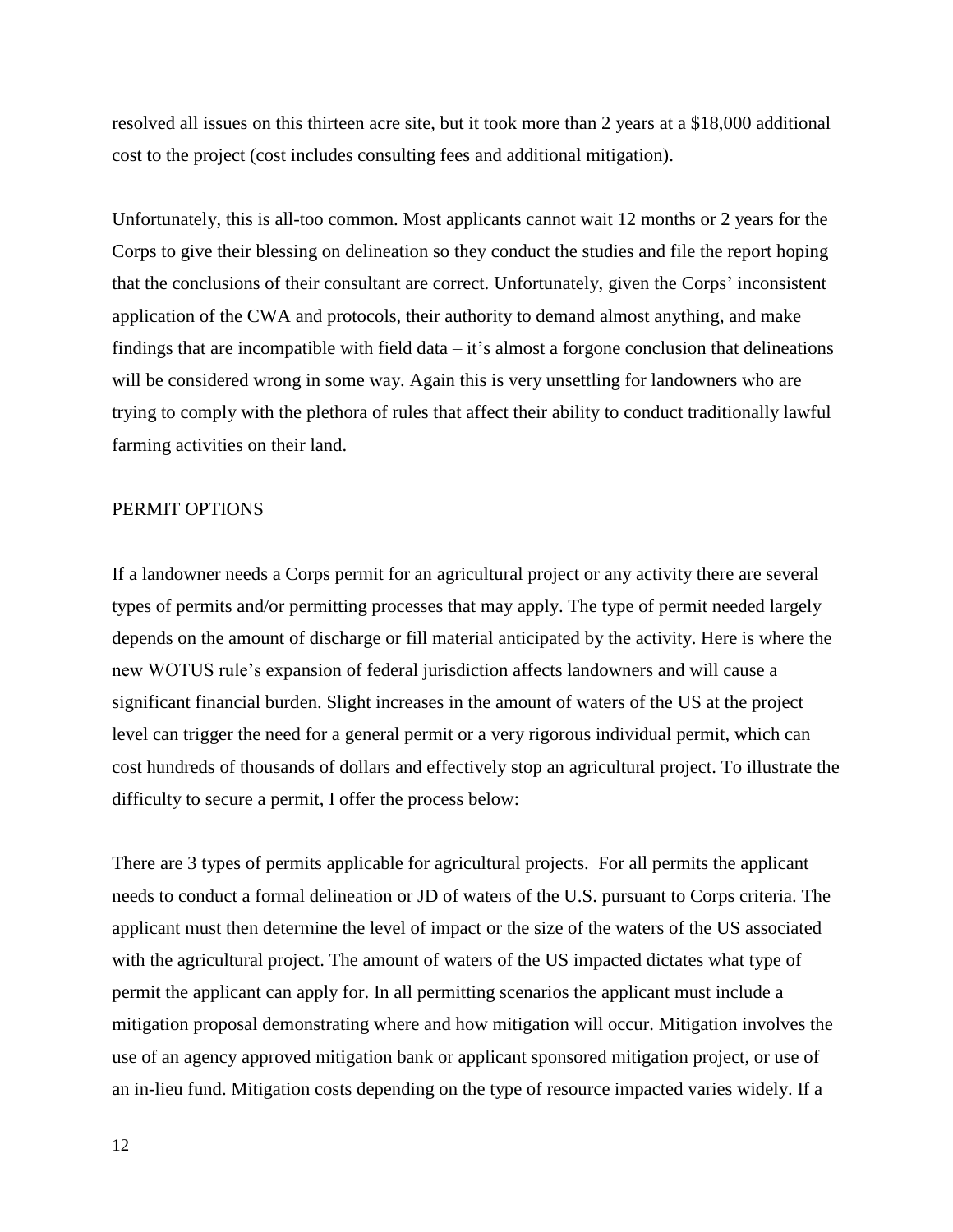project site is not serviced by a mitigation bank then the applicant must propose an applicant sponsored mitigation project or participate in an in-lieu program. Mitigation ratios when participating in these types of mitigation projects are increased and can be anywhere from two to five acres for each acre<sup>4</sup> affected by the proposed project. The permittee must comply with all other federal laws before they can be issued a permit. In most instances, those laws are Section 106 of the National Historic Preservation Act (NHPA) and Section 7 of the federal Endangered Species Act (ESA).

For ESA compliance, the applicant needs to submit with their CWA application biological reports or an evaluation that discusses the presence or absence of species listed under the federal ESA. If species are present and will be directly or indirectly impacted then the applicant is required to submit a Biological Assessment for the purposes of assisting the Corps with ESA Section 7 consultation. The applicant must determine how and where they will mitigate for all impacts to federal listed species or critical habitat.

The applicant also needs to submit a NHPA Section 106 compliant Cultural and Historic Properties Report to demonstrate that no cultural or historic properties would be impacted by the agricultural project. Part of this process involves consultation with Native American tribes. A concern for agricultural projects is that buildings, bridges, and water conveyance structures over 50 years old can often become eligible for listing as a historical resource. Areas or structures within a project site that are listed or are eligible for listing must be avoided or mitigated.

The Corps Chief in the Sacramento Regulatory office informed us that for an agricultural project that involves conversion of land for agricultural operations that require a Corps permit and compliance with CWA  $\S$  404(b)(1), the range of potential off-site alternatives could include anywhere in the State that the crop grows. Therefore, if someone was purchasing land to expand their agricultural operations the EPA/Corps could require that the applicant evaluate all possible lands that are currently under cultivation or range lands suitable for the proposed agricultural operation across the entire State of California. The applicant must demonstrate that the proposed project is the Least Environmentally Damaging Practicable Alternative (LEDPA) by answering

 $\overline{\phantom{a}}$ 

<sup>&</sup>lt;sup>4</sup> Mitigation ratios can be much higher in other parts of the nation.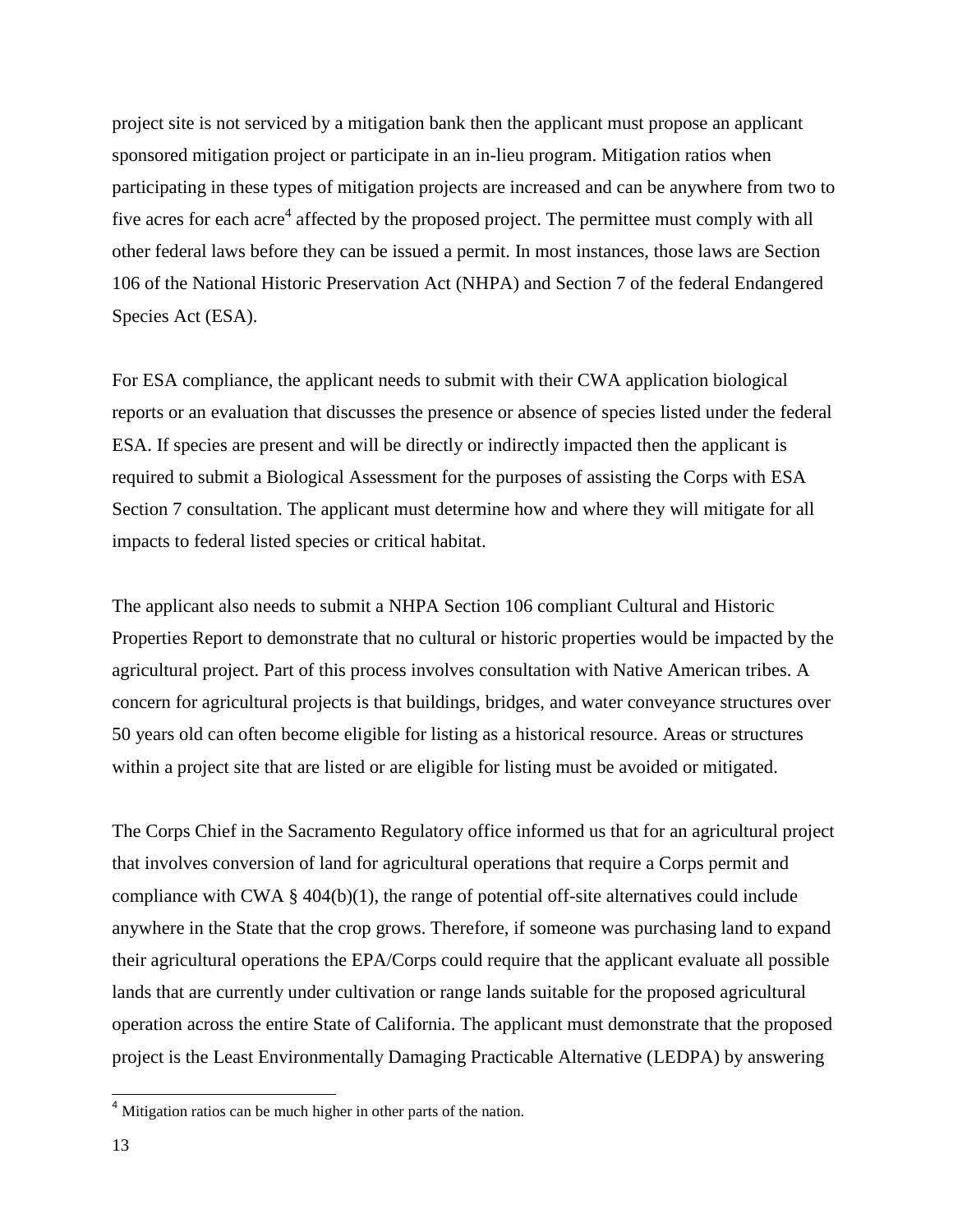the following question, "Is, or was there, an alternative site that could be acquired to accommodate the project and achieve the basic project purpose that would result in fewer impacts to waters of the US? When the entire State is the back-drop for an off-site alternatives analysis, the answer, by design, is almost always yes. Given this almost insurmountable hurdle for an agricultural project, to my knowledge, there have been no individual permits issued for an agricultural project in California, (excluding those affecting two acres or less, issued under RGL  $95-01^5$ ).

For quick reference the following table includes a summary of the permit thresholds for an agricultural permit process and the associated average cost for each.

| Type of               | <b>Impact Threshold</b> |             | $404(b)(1)$ Alternatives | Costs (national average based |
|-----------------------|-------------------------|-------------|--------------------------|-------------------------------|
| Permit                | Acres                   | Linear      | Analysis Required        | on Sunding 2011, not          |
|                       |                         |             |                          | including mitigation, project |
|                       |                         |             |                          | designs, entitlement)         |
| Nationwide            | $\frac{1}{2}$ or        | 300 feet or |                          | \$35,940                      |
| (NWP 40)              | less                    | less        |                          |                               |
| Letter of             | 1 or less               | 500 or less | yes                      | \$337,577                     |
| Permission            |                         |             |                          |                               |
| (LOP)                 |                         |             |                          |                               |
| Individual            | 2 or less               |             | yes                      | Only applies when building a  |
| Permit $(\mathbb{P})$ |                         |             |                          | barn, home, or agricultural   |
| under RGL             |                         |             |                          | building. \$150,000           |
| 95-01                 |                         |             |                          |                               |
| IP                    | $1.1$ or                | 501 or more | yes                      | \$337,577                     |
|                       | more                    |             |                          |                               |

In our field work, we have applied the WOTUS rule definitions and found that the new definition will increase the number and extent of jurisdictional waters on most projects. The increase in

<sup>&</sup>lt;sup>5</sup> U.S. Army Corps of Engineers. Regulatory Guidance Letter 95-01. Guidance on Individual Permit Flexibility for Small Landowners. March 31, 1995.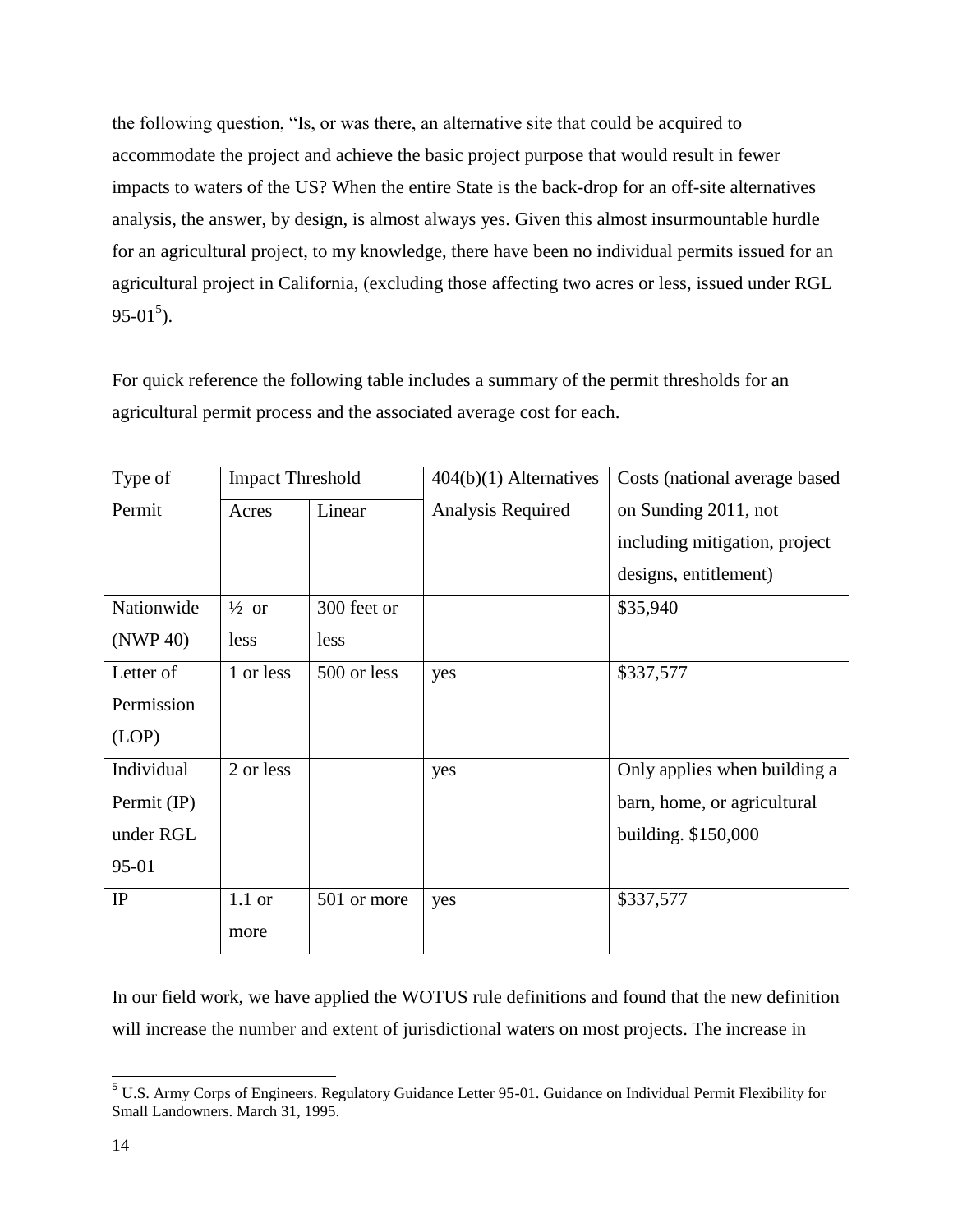jurisdictional waters generally comes from the inclusion of tributaries, as well as those features not hydrologically connected. Small changes in the amount of jurisdictional features at the project level do and will have significant implications on cost and processing timelines. In my view, this is the primary disconnect between government regulators and the regulated public. Many EPA and Corps officials agree that federal jurisdiction will increase, but both fail to honestly acknowledge the impacts that this increase will have in the ability of property owners to remain compliant. In 2011<sup>6</sup> dollars, the nationwide average to prepare a nationwide permit application was \$35,940. The nationwide permit, as demonstrated in the graph above, only applies to very small projects. For individual permits that are large enough to accommodate even small farms, the cost average is \$337,577. Costs would remain the same for an LOP IP as the only difference is that the federal noticing process is eliminated, which does not affect costs.

Though times have changed, even back in 2002, the Corps asserted that it takes 127 days for a decision on an individual permit and 16 days to receive a decision on a nationwide permit. When recording permit decision times, the Corps only counts the time from the date that it deems an application complete. For a nationwide permit the majority of time is spent responding to the Corps' requests for additional information regarding the impacts assessment, delineation, and making changes to the delineation map. For an individual permit, Corps regulators have broad authority to request redesigns of the project, the site plans, demand the additional review of onsite and off-site alternatives, require additional technical studies, and require additional cost evaluations; almost anything they feel might assist them with a permit decision. As a result, Sunding and Zilberman in  $2002<sup>7</sup>$  determined that nationwide permits took an average of 313 days to obtain. Individual permits took an average of 788 days of which 405 days elapsed after the application was submitted to the Corps office. It's my experience that in California the cost and timeframes are much longer.

<sup>&</sup>lt;sup>6</sup> Sunding, David. July 26, 2011. Review of EPA's Preliminary Economic Analysis of Guidance Clarifying the Scope of CWA Jurisdiction. Exhibit 11. Comments submitted by Waters Advocacy Coalition, et. al in Response to

<sup>&</sup>lt;sup>7</sup> Sunding, D. and Zilberman D., "The Economics of the Environmental Regulation by Licensing: An Assessment of Recent Changes to the Wetland Permitting Process," Natural Resources Journal, vol. 42, Winter 202, pp. 59-74.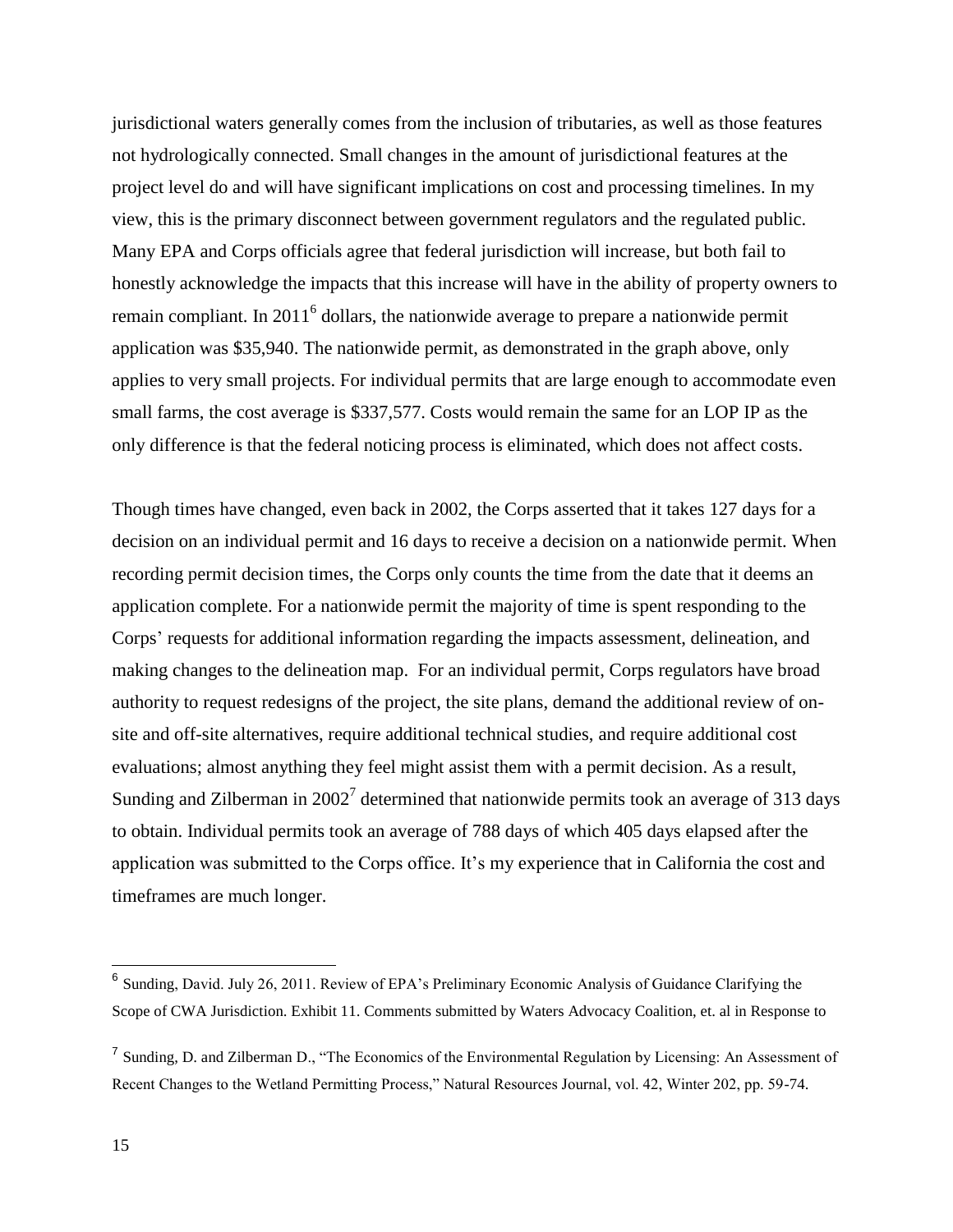Depending on the type of project, costs of delay can be significant. Sunding and Zilberman (2011) estimated that, assuming a 20 percent discount rate, delays lasting 6 months could result in a loss of \$47,000 per acre and a delay of a year could result in loss of over \$90,000 per acre.

### CLOSING STATEMENT

I have shared several examples of how the Corps is severely limiting farming and ranching in California. I could have shared many more. Most of my clients wish to remain unnamed because there is an overriding fear of the Corps. A few have come out publicly, facing the risk that the Corps could end their business, simply because they have sensed the injustice and don't want others to suffer a similar fate. Similarly, I have put my name and company on the line, which I hope will not affect my day-to-day work with regulators.

I work with landowners on a daily basis to help them remain compliant with the CWA. As I have described, the permitting process is expensive, lengthy, and lacks predictability. Nationwide Permit number 40 (NWP 40) is established for agricultural activities; however the impact thresholds are too narrow to provide much utilitarian function for farmers<sup>8</sup>. The nationwide permits are currently being reissued and I urge Congress to allow NWP 40 to increase allowable discharge to 5 acres and have no linear threshold for impacts to drainages, ditches, and ephemeral streams (similar to the threshold standards giving to linear transportation projects, NWP 14). Removing the linear threshold would provide significant relief to farmers especially given the vague and confusing language in the WOTUS rule regarding the potential jurisdiction of features that no longer exist, man-made ditches, and ditches that convey water for meniscal amounts of time.

The EPA's claim that the new rule will not create an economic burden and will streamline the permitting process is not true. There is no question that the permitting process for agricultural projects should be streamlined. It seems logically contrary to expand federal jurisdiction of

<sup>&</sup>lt;sup>8</sup> NWP 40 discharge and fill limitations: The discharge must not cause the loss of greater than  $\frac{1}{2}$  acre of non-tidal waters of the US, including the loss of no more than 300 linear feet of stream bed, unless for intermittent and ephemeral stream beds the district engineer waives the 300 linear foot limit by making a written determination concluding that the discharge will result in minimal adverse impacts.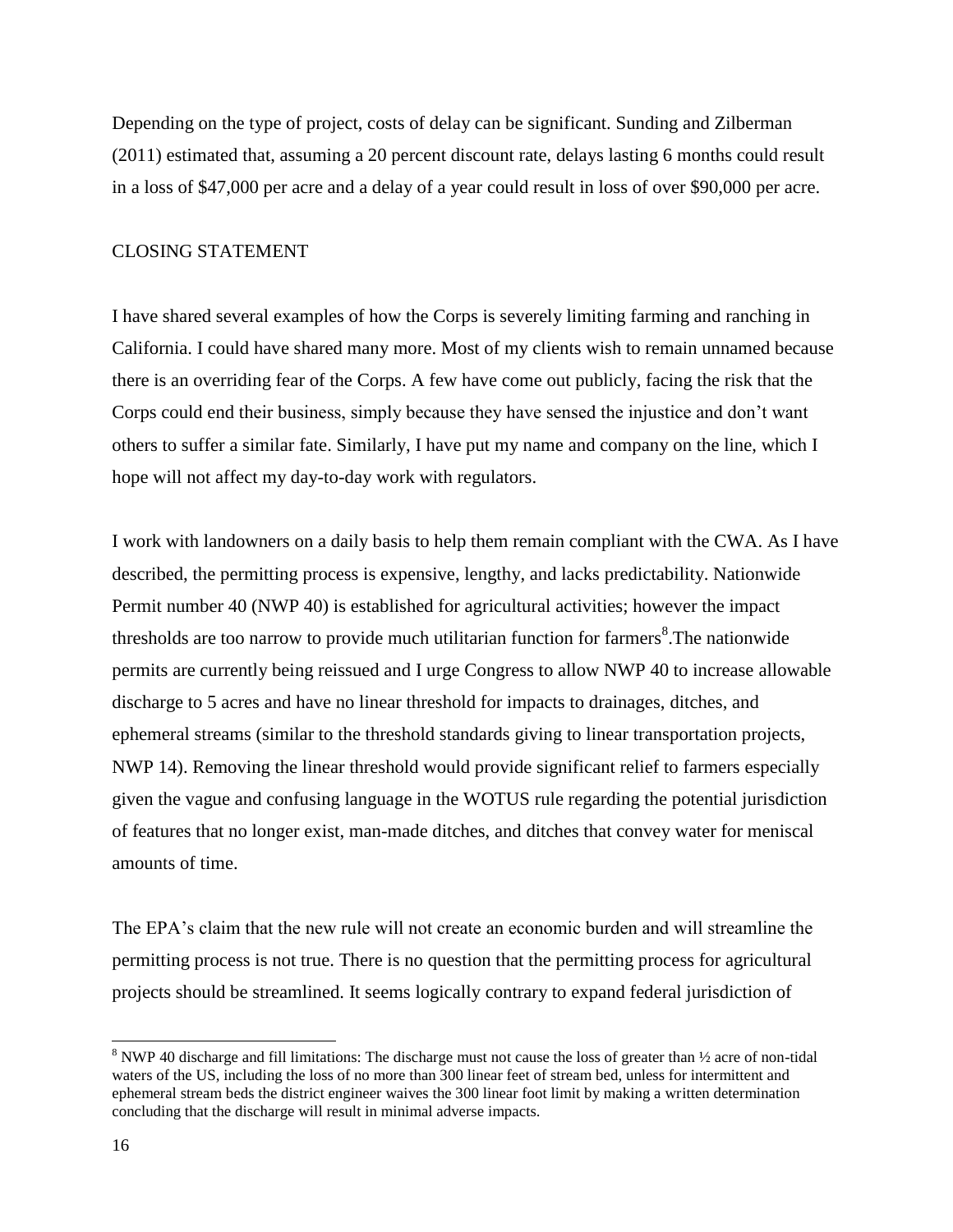waters of the U.S., as I have demonstrated this rule does, while maintaining or continuing to erode narrow permit thresholds and then have the EPA claim that *"it will not add an economic burden on agriculture."* It's my experience that the EPA can make such a claim because they are disconnected from how things actually work on the ground at the project and individual regulator level.

Additionally, the EPA's claim that the new rule brings certainty is blatantly false. There is extreme uncertainty in the new definitions. And unfortunately, there is no fallback position because the previous definitions were unclear and, as demonstrated, interpreted in vastly different ways by different regulators within the same regulatory agency.

The agencies and the courts have so far tried and failed to bring certainty to America's farmers and ranchers. What needs to happen is for the Congress to step in and help create that certainty. There should be clearer definitions, an easier permitting process, minimal cost to the farmer, and better interagency communication between EPA, Corps, and USDA. Farmers and ranchers shouldn't feel that the U.S. Army has militarized farming and ranching, treating them as an enemy of the United States. I hope for a day when the agency can be trusted again and work in good faith with farmers and ranchers who produce the food and fiber upon which our nation and the globe depends.

I hope I have shed some light on this issue. I appreciate the opportunity to testify and look forward to your questions.

#### \*\*\*

Environmental Laboratory 1987. U.S. Army Corps of Engineers wetlands delineation manual. (Technical Report Y-87-1). U.S. Army Waterways Experiment Station. Vicksburg, MS.

Hooper, Demar. 2016. "Corps Regulation of Central Valley Farmers." National Wetlands Newsletter. The Environmental Law Institute. Vol 38, No. 2 March/April 2016.